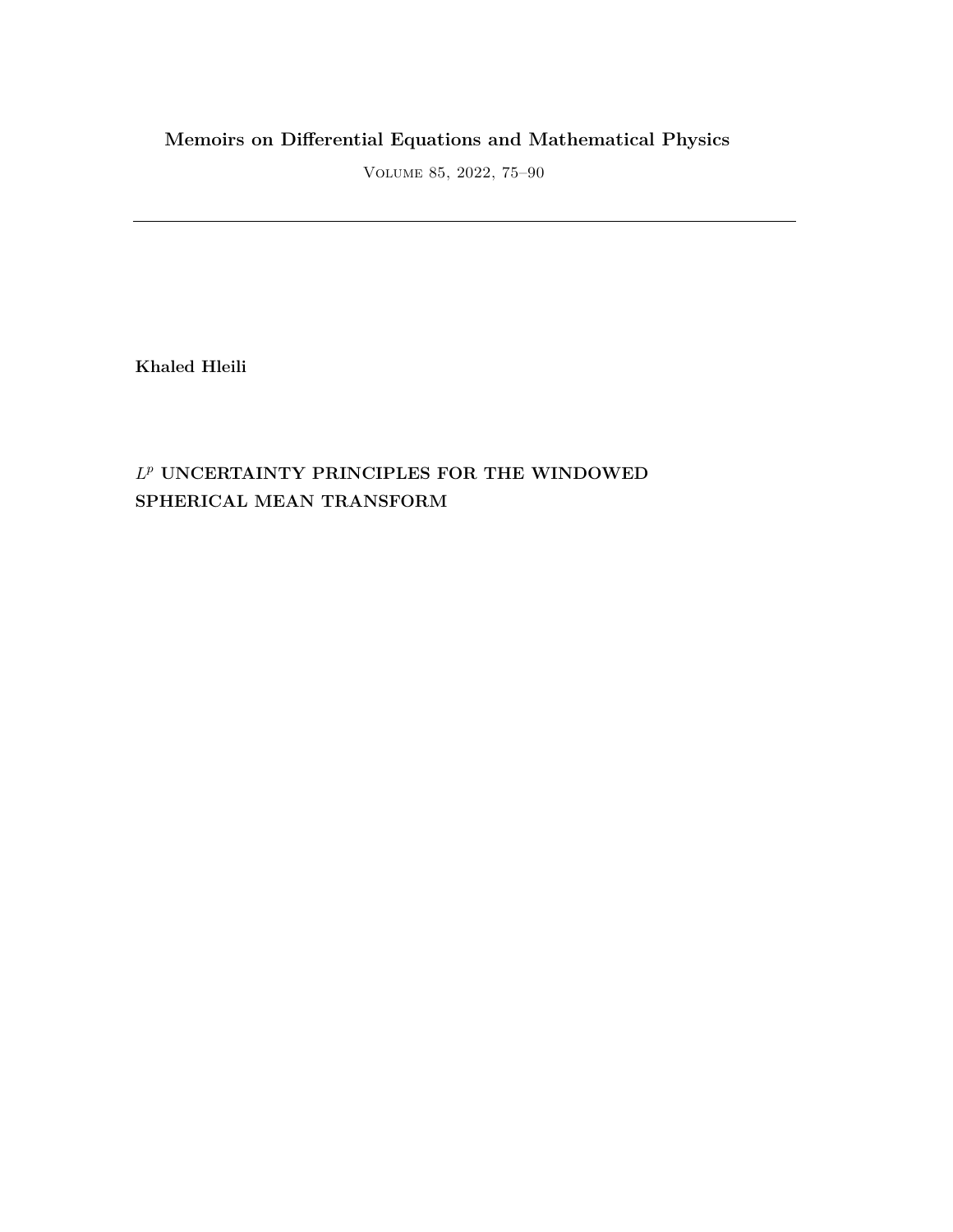Abstract. In this work, we establish the  $L^p$  local uncertainty principle for the windowed spherical mean transform and deduce the  $L^p$  version of the Heisenberg–Pauli–Weyl uncertainty principle. Finally, using the previous uncertainty principles and the techniques of Donoho–Stark, we present uncertainty principles of concentration type in the  $L^p$  theory, when  $1 < p \leq 2$ .

### **2010 Mathematics Subject Classification.** 42B10, 44A05.

**Key words and phrases.** Windowed Fourier transform, local uncertainty principles, Heisenberg– Pauli–Weyl inequality, concentration uncertainty principles.

<mark>რეზიუმე.</mark> ნაშრომში დადგენილია  $L^p$  ლოკალური გაურკვევლობის პრინციპი ფანჯრიანი სფერული საშუალოს გარდაქმნისთვის და გამოყვანილია ჰეიზენბერგ-პაული-ვეილის გაურკვევლობის პრინციპის  $L^p$  ვერსია. ბოლოს, წინა გაურკვევლობის პრინციპებისა და დონოპო-სტარკის ტექნიკის გამოყენებით, წარმოდგენილია კონცენტრაციის ტიპის გაურკვევლობის პრინციპები  $L^p$  თეორიაში, როდესაც  $1 < p \leqslant 2$ .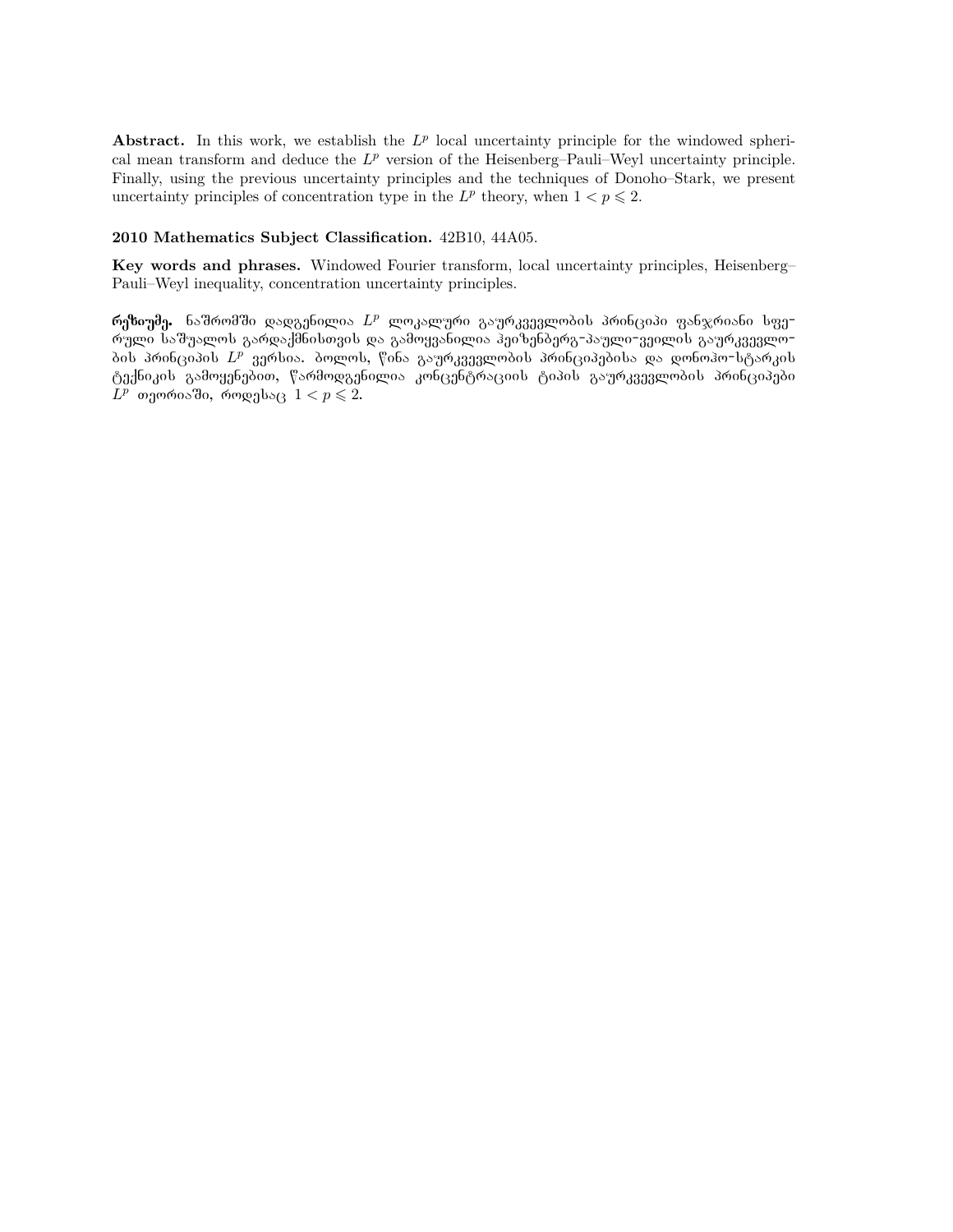### **1 Introduction**

The spherical mean operator  $\mathscr R$  is defined for a function  $f$  on  $\mathbb R \times \mathbb R^n$ , even with respect to the first variable [19], by

$$
\mathscr{R}(f)(r,x) = \int_{S^n} f(r\eta, x + r\xi) d\sigma_n(\eta, \xi), \quad (r,x) \in \mathbb{R} \times \mathbb{R}^n,
$$

where  $S^n$  is the unit sphere of  $\mathbb{R} \times \mathbb{R}^n$  and  $d\sigma_n$  is the surface measure on  $S^n$ , normalized to have total measure one.

The operator *R* has many important physical applications, namely, in image processing of the so-called synthetic aperture radar (SAR) data [12, 13, 23, 25], or in the linearized inverse scattering problem in acoustics [6].

The Fourier transform *F* associated with the spherical mean operator is defined for every integrable function *f* on  $[0, +\infty[\times \mathbb{R}^n]$  with respect to the measure  $d\nu_{n+1}$  by

$$
\forall (s,y) \in \Upsilon, \ \mathscr{F}(f)(s,y) = \int_{0}^{+\infty} \int_{\mathbb{R}^n} f(r,x) \mathscr{R}(\cos(s \cdot) e^{-i\langle y | \cdot \rangle})(r,x) d\nu_{n+1}(r,x),
$$

where  $d\nu_{n+1}$  is the measure defined on  $[0, +\infty[\times \mathbb{R}^n]$  by

$$
d\nu_{n+1}(r,x) = \frac{r^n}{2^{\frac{n-1}{2}}\Gamma(\frac{n+1}{2})} dr \otimes \frac{dx}{(2\pi)^{\frac{n}{2}}},
$$

*∥ · ∥p,νn*+1 is its norm, and Υ is the set given by

$$
\Upsilon = \mathbb{R} \times \mathbb{R}^n \cup \left\{ (ir, x), (r, x) \in \mathbb{R} \times \mathbb{R}^n, |r| \leqslant |x| \right\}.
$$
 (1.1)

Many harmonic analysis results related to the Fourier transform *F* have already been proved by Jlassi, Nessibi, Rachdi and Trimèche [16, 19, 22]. Also, many uncertainty principles related to the Fourier transform  $\mathscr F$  have been proved [14, 15, 18].

The uncertainty principles play an important role in harmonic analysis. These principles assert that a function  $f$  and its Fourier transform  $f$  cannot be simultaneously sharply localized, and there are many mathematical formulations of this general fact, one of them is the Heisenberg uncertainty principle [11] which states that if  $f$  is highly localized, then  $f$  cannot be concentrated near a single point, but it does not preclude  $\hat{f}$  from being concentrated in a small neighborhood of two or more widely separated points.

Local uncertainty inequality states that if a function is concentrated, then not only is its Fourier transform spread out, but that it cannot be localized in a subset of finite measure. This object is proved by Faris [5] and generalized by Price [20,21]. Other forms of the uncertainty principles can be found in [3,4,10].

Time frequency analysis [9] plays an important role in harmonic analysis, in particular, in signal theory. In this context and motivated by quantum mechanics, the physicist Dennis Gabor [7] has introduced the Gabor transform, in which he uses translation, convolution and modulation operators of a single Gaussian to represent one-dimensional signal. In the same context, many uncertainty principles related to the continuous Gabor and wavelet transforms have been proved in [2, 8, 26] and the references therein.

Our investigation in this work consists in defining the windowed Fourier transform  $\mathcal{V}_g$  (called also the Gabor transform) associated with the integral transform *R*, where *g* is a non-zero function. Next, based on the ideas of Faris  $[5]$  and Price  $[20, 21]$ , we show the  $L^p$  local uncertainty principles for  $\mathcal{V}_g$  and deduce the  $L^p$  version of the Heisenberg–Pauli–Weyl uncertainty principle. We use also the Heisenberg uncertainty principle, the properties of the windowed Fourier transform and the techniques of Donoho–Stark  $[4, 24]$  and show uncertainty principles of concentration type for the  $L^p$  theory, when  $1 < p \leqslant 2$ .

This work is organized as follows. In Section 2, we recall some harmonic analysis results related to the spherical mean operator and its Fourier transform. In Section 3, we present some elements of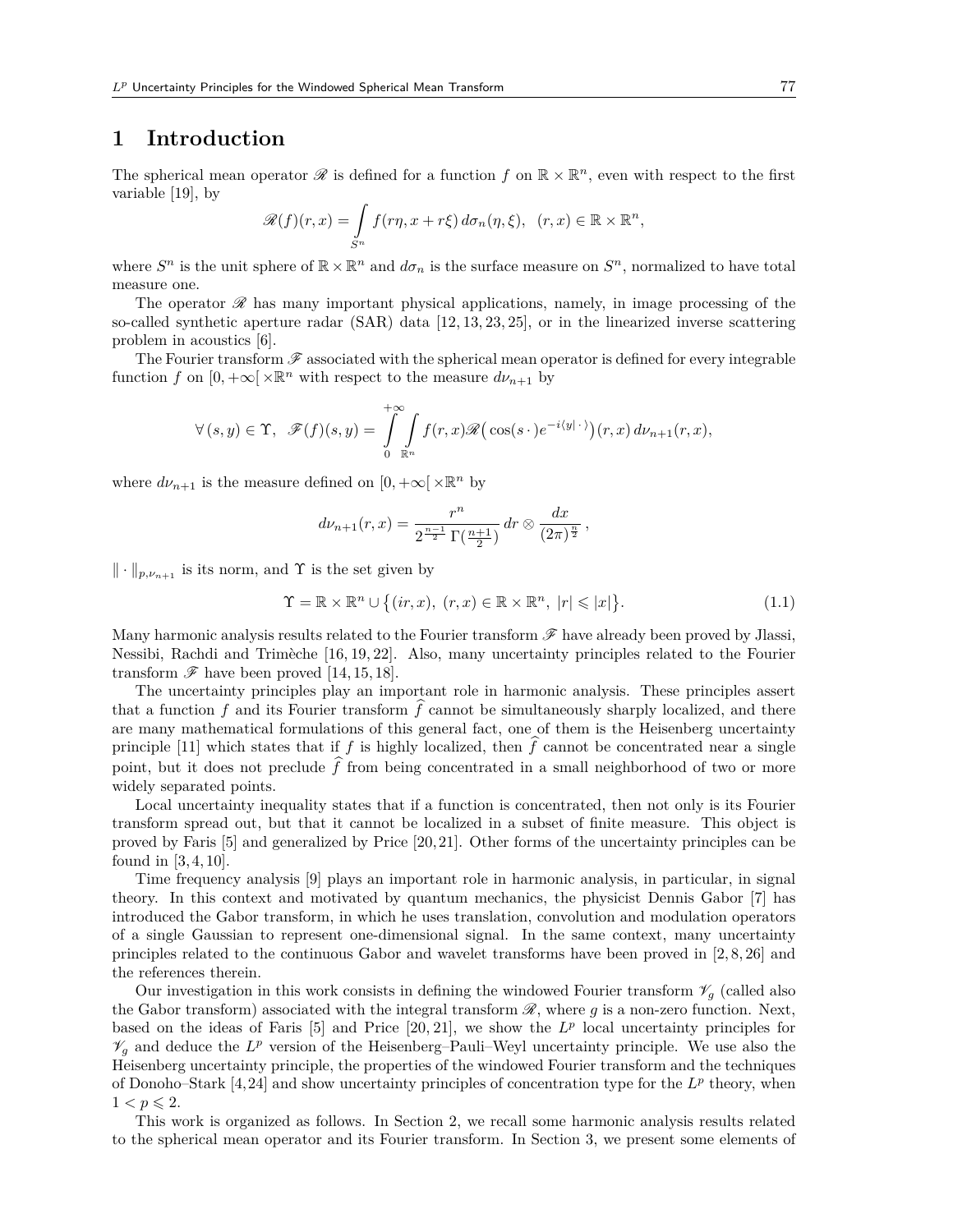harmonic analysis related to the windowed Fourier transform. In Section 4, we show local uncertainty principle. In Section 5, we deduce the  $L^p$  version of the Heisenberg–Pauli–Weyl uncertainty principle. The last section is devoted to present uncertainty principles of concentration type in the  $L^p$  theory, when  $1 < p \leqslant 2$ .

### **2 The spherical mean operator**

In [19], Nessibi, Rachdi and Trimèche showed that for every  $(\mu, \lambda) \in \mathbb{C} \times \mathbb{C}^n$ , the function  $\varphi_{(\mu,\lambda)}$ defined on  $\mathbb{R} \times \mathbb{R}^n$  by

$$
\varphi_{(\mu,\lambda)}(r,x) = \mathcal{R}\big(\cos(\mu \cdot)e^{-i\langle\lambda|\cdot\rangle}\big)(r,x)
$$
\n(2.1)

is the unique infinitely differentiable function on  $\mathbb{R} \times \mathbb{R}^n$ , even with respect to the first variable satisfying the following system:

$$
\begin{cases}\n\frac{\partial u}{\partial x_j}(r, x_1, \dots, x_n) = -i\lambda_j u(r, x_1, \dots, x_n), & 1 \le j \le n, \\
\ell_{\frac{n-1}{2}} u(r, x_1, \dots, x_n) - \Delta u(r, x_1, \dots, x_n) = -\mu^2 u(r, x_1, \dots, x_n), \\
u(0, \dots, 0) = 1, \\
\frac{\partial u}{\partial r}(0, x_1, \dots, x_n) = 0, & (x_1, \dots, x_n) \in \mathbb{R}^n,\n\end{cases}
$$

where  $\ell_{\frac{n-1}{2}}$  is the Bessel operator defined by  $\ell_{\frac{n-1}{2}} = \frac{\partial^2}{\partial r^2} + \frac{n}{r} \frac{\partial}{\partial r}$ , and  $\Delta$  denotes the usual Laplacian operator defined by  $\Delta = \sum_{n=1}^n$ *j*=1 *∂* 2  $\frac{\partial^2}{\partial x_j^2}$ . The authors also proved that the eigenfunction  $\varphi_{(\mu,\lambda)}$  defined by relation  $(2.1)$  is explicitly given by

$$
\forall (r, x) \in \mathbb{R} \times \mathbb{R}^n, \ \varphi_{(\mu, \lambda)}(r, x) = j_{\frac{n-1}{2}} \left( r \sqrt{\mu^2 + |\lambda|^2} \right) e^{-i \langle \lambda | x \rangle}, \tag{2.2}
$$

where  $j_{\frac{n-1}{2}}$  is the modified Bessel function defined by

$$
j_{\frac{n-1}{2}}(z) = 2^{\frac{n-1}{2}} \Gamma\left(\frac{n+1}{2}\right) \frac{J_{\frac{n-1}{2}}(z)}{z^{\frac{n-1}{2}}} = \Gamma\left(\frac{n+1}{2}\right) \sum_{k=0}^{+\infty} \frac{(-1)^k}{k! \Gamma\left(\frac{n+1}{2}+k\right)} \left(\frac{z}{2}\right)^{2k}, \ z \in \mathbb{C},
$$

and  $J_{\frac{n-1}{2}}$  is the Bessel function of the first kind and index  $\frac{n-1}{2}$  (see [1,17]).

The modified Bessel function  $j_{\frac{n-1}{2}}$  has the following integral representation:

$$
\forall z \in \mathbb{C}, \ \ j_{\frac{n-1}{2}}(z) = \frac{2\Gamma(\frac{n+1}{2})}{\sqrt{\pi}\Gamma(\frac{n}{2})} \int_{0}^{1} (1-t^2)^{\frac{n}{2}-1} \cos(zt) dt.
$$
 (2.3)

Relation (2.3) shows, in particular, that for every  $z \in \mathbb{C}$  and for every  $k \in \mathbb{N}$ , we have

$$
\big|j^{(k)}_{\frac{n-1}{2}}(z)\big|\leqslant e^{|\text{Im}(z)|}.
$$

From the properties of the modified Bessel function  $j_{\frac{n-1}{2}}$ , we deduce that the eigenfunction  $\varphi_{(\mu,\lambda)}$  is bounded on  $\mathbb{R} \times \mathbb{R}^n$  if and only if  $(\mu, \lambda)$  belongs to the set  $\Upsilon$  given by relation (1.1), and in this case

$$
\sup_{(r,x)\in\mathbb{R}\times\mathbb{R}^n} |\varphi_{(\mu,\lambda)}(r,x)| = 1.
$$
\n(2.4)

In the following, we define the translation operators, the convolution product and the Fourier transform *F* associated with the operator *R*.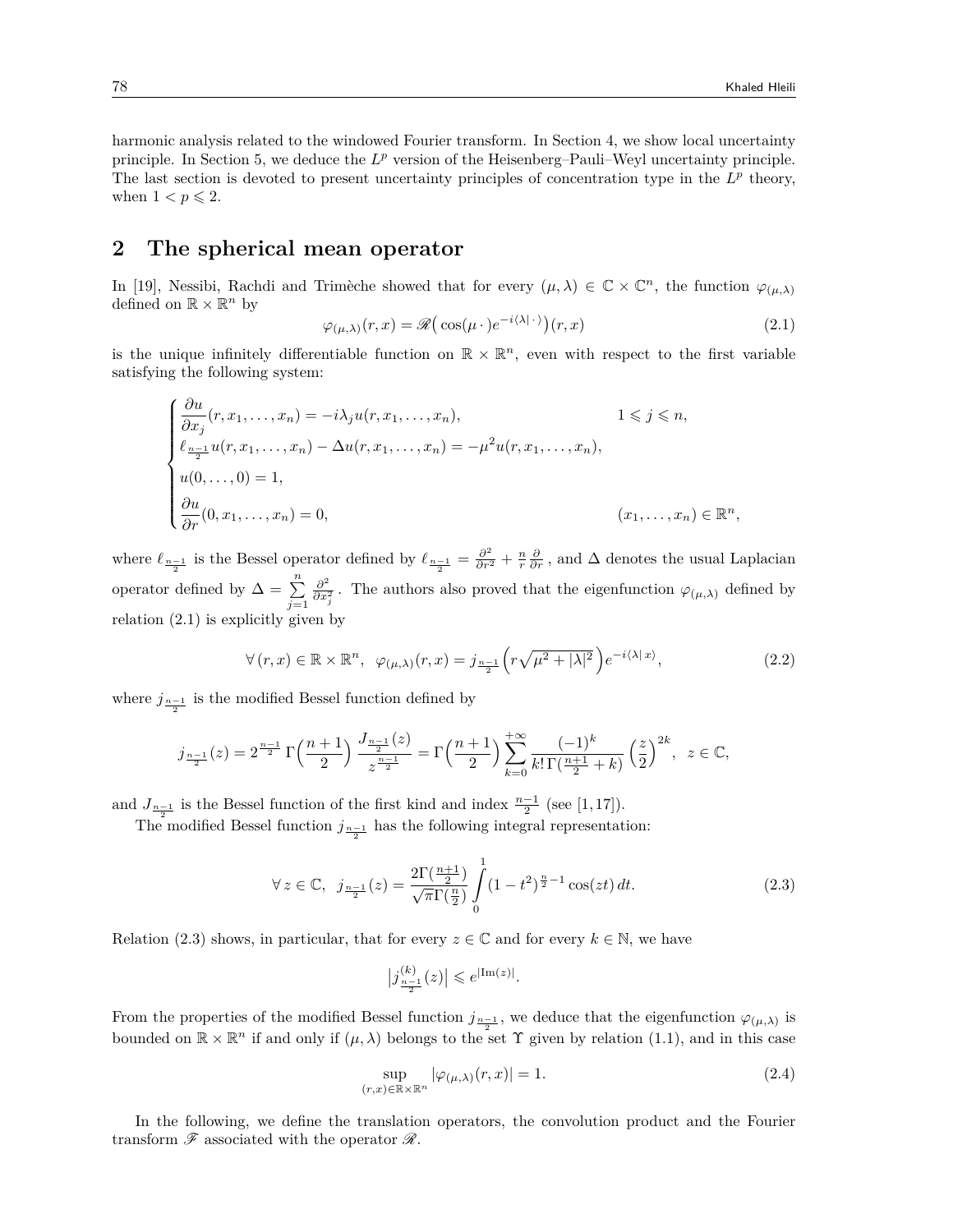#### **Definition 2.1.**

(i) For every  $(r, x) \in [0, +\infty[\times \mathbb{R}^n]$ , the translation operator  $\mathcal{T}_{(r,x)}$  associated with the spherical mean operator is defined on  $L^p(d\nu_{n+1}), p \in [1, +\infty]$ , by

$$
\mathcal{T}_{(r,x)}(f)(s,y) = \frac{\Gamma(\frac{n+1}{2})}{\sqrt{\pi} \Gamma(\frac{n}{2})} \int_{0}^{\pi} f\left(\sqrt{r^2 + s^2 + 2rs\cos\theta}, x+y\right) \sin^{n-1}(\theta) d\theta.
$$

(ii) The convolution product of measurable functions  $f$  and  $g$  on  $[0, +\infty[ \times \mathbb{R}^n]$  is defined by

$$
\forall (r,x)\in [0,+\infty[\times \mathbb{R}^n; \ f\ast g(r,x)=\int\limits_{0}^{+\infty}\int\limits_{\mathbb{R}^n}\mathcal{T}_{(r,-x)}(\check{f})(s,y)g(s,y)\,d\nu_{n+1}(s,y),
$$

whenever the integral of the right-hand side is defined, where  $\check{f}(s, y) = f(s, -y)$ .

For every  $(r, x) \in ]0, +\infty[ \times \mathbb{R}^n]$ , and by a standard change of variables, we have

$$
\forall (s,y) \in ]0,+\infty[\times \mathbb{R}^n, \ \ \mathcal{T}_{(r,x)}(f)(s,y) = \frac{1}{2^{\frac{n-1}{2}}\Gamma(\frac{n+1}{2})} \int_{0}^{+\infty} f(t,x+y) \mathscr{W}_n(r,s,t) t^n \, dt,
$$

where the kernel  $\mathscr{W}_n$  is given by

$$
\mathscr{W}_n(r,s,t)=\frac{\Gamma(\frac{n+1}{2})^2}{2^{\frac{n-3}{2}}\Gamma(\frac{n}{2})\sqrt{\pi}}\frac{((r+s)^2-t^2)^{\frac{n}{2}-1}(t^2-(r-s)^2)^{\frac{n}{2}-1}}{(rst)^{n-1}}\,\mathbf{1}_{] |r-s|,r+s[}(t).
$$

Also, the coming properties are satisfied:

• For every  $f \in L^1(d\nu_{n+1})$  and  $(r, x) \in [0, +\infty[\times \mathbb{R}^n]$ , we have

$$
\int_{0}^{+\infty}\int_{\mathbb{R}^n} \mathcal{T}_{(r,x)}(f)(s,y)\,d\nu_{\alpha}(s,y)=\int_{0}^{+\infty}\int_{\mathbb{R}^n} f(s,y)\,d\nu_{\alpha}(s,y).
$$

• For every  $f \in L^p(d\nu_{n+1}), p \in [1, +\infty]$ , and  $(r, x) \in [0, +\infty[ \times \mathbb{R}^n,$  the function  $\mathcal{T}_{(r,x)}(f)$  belongs to  $L^p(d\nu_{n+1})$ , and we have

$$
\|\mathcal{T}_{(r,x)}(f)\|_{p,\nu_{n+1}} \leqslant \|f\|_{p,\nu_{n+1}}.
$$

• Let  $p, q, r \in [1, +\infty]$  such that  $\frac{1}{p} + \frac{1}{q} = 1 + \frac{1}{r}$ . Then for every  $f \in L^p(d\nu_{n+1})$  and  $g \in L^q(d\nu_{n+1})$ , the function  $f * g$  belongs to the space  $L^r(d\nu_{n+1})$ , and we have the following Young's inequality:

$$
||f * g||_{r, \nu_{n+1}} \leq ||f||_{p, \nu_{n+1}} ||g||_{q, \nu_{n+1}}.
$$

**Definition 2.2.** The Fourier transform  $\mathscr F$  associated with the spherical mean operator is defined on  $L^1(d\nu_{n+1})$  by +*∞*

$$
\forall (\mu, \lambda) \in \Upsilon; \quad \mathscr{F}(f)(\mu, \lambda) = \int_{0}^{+\infty} \int_{\mathbb{R}^n} f(r, x) \varphi_{(\mu, \lambda)}(r, x) d\nu_{n+1}(r, x),
$$

where  $\varphi_{(\mu,\lambda)}$  is the eigenfunction given by relation (2.2), and  $\Upsilon$  is the set defined by relation (1.1).

In the following, we give some properties of this transform.

• For every  $f, g \in L^1(d\nu_{n+1}),$ 

$$
\mathscr{F}(f * g) = \mathscr{F}(f)\mathscr{F}(g).
$$

Moreover, relation  $(2.4)$  implies that the Fourier transform  $\mathscr F$  is a bounded linear operator from  $L^1(d\nu_{n+1})$  into  $L^\infty(d\gamma_{n+1})$ , and that for every  $f \in L^1(d\nu_{n+1})$ , we have

$$
\|\mathscr{F}(f)\|_{\infty,\gamma_{n+1}} \leqslant \|f\|_{1,\nu_{n+1}}.
$$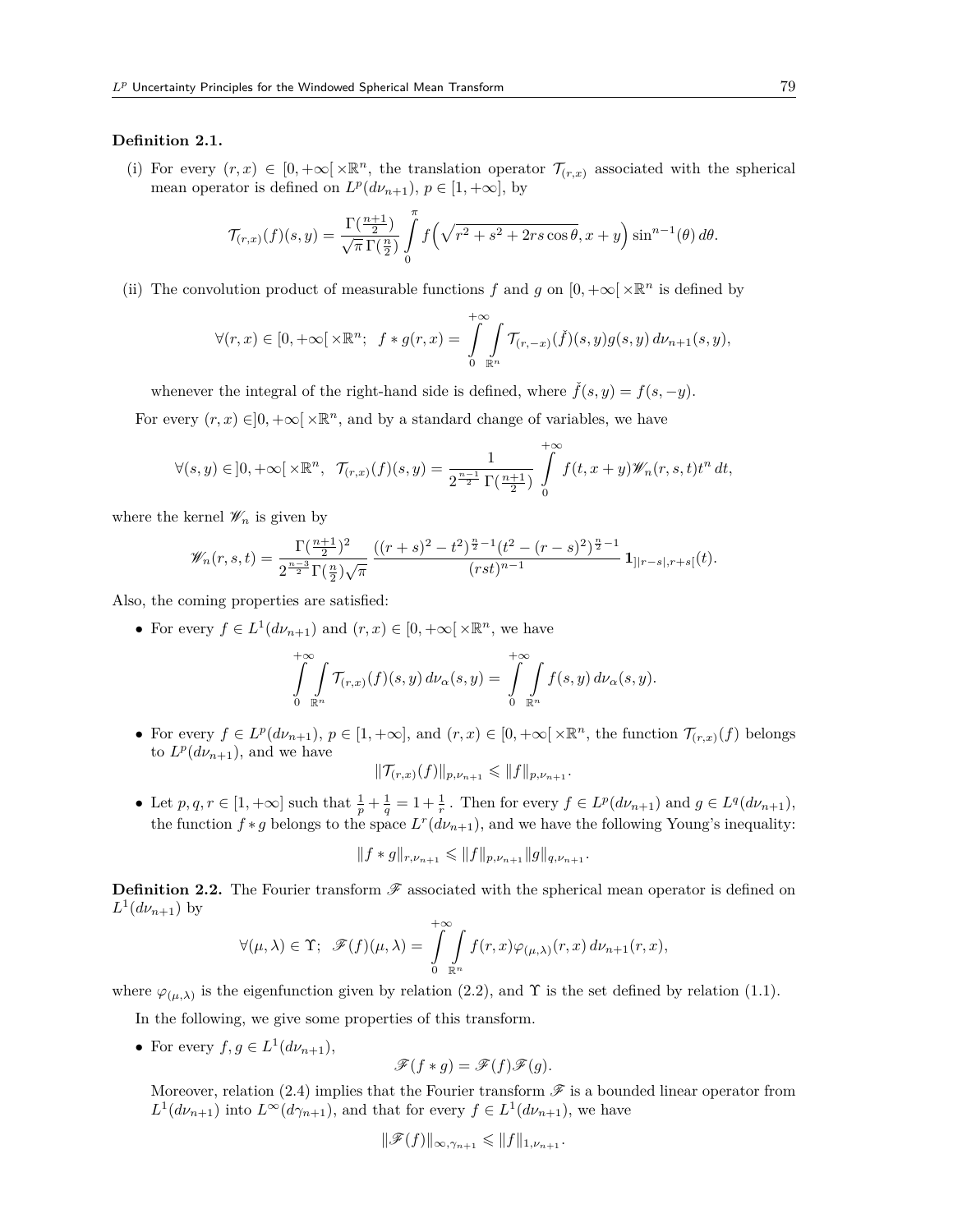• For every  $f \in L^1(d\nu_{n+1})$  and  $(r, x) \in [0, +\infty[\times \mathbb{R}^n,$  the function  $\mathcal{T}_{(r,x)}(f)$  belongs to  $L^1(d\nu_{n+1}),$ and we have

$$
\forall (\mu, \lambda) \in \Upsilon, \quad \mathscr{F}(\mathcal{T}_{(r,x)}(f))(\mu, \lambda) = \varphi_{(\mu, \lambda)}(r,x) \mathscr{F}(f)(\mu, \lambda).
$$

• For every  $f \in L^1(d\nu_{n+1}), \mathscr{F}(f)(\mu, \lambda) = \widetilde{\mathscr{F}}(f)(\sqrt{\mu^2 + |\lambda|^2}, \lambda)$ , where  $\widetilde{\mathscr{F}}$  is the mapping defined on  $L^1(d\nu_{n+1})$  by

$$
\widetilde{\mathscr{F}}(f)(\mu,\lambda) = \int\limits_{0}^{+\infty} \int\limits_{\mathbb{R}^n} f(r,x) j_{\frac{n-1}{2}}(r\mu) e^{-i\langle \lambda | x \rangle} d\nu_{n+1}(r,x).
$$

**Theorem 2.3** (Inversion formula). Let  $f \in L^1(d\nu_{n+1})$  such that  $\mathscr{F}(f) \in L^1(d\gamma_{n+1})$ , then for almost  $every (r, x) \in \mathbb{R} \times \mathbb{R}^n,$ 

$$
f(r,x) = \iint\limits_{\Upsilon_+} \mathscr{F}(f)(\mu,\lambda)\overline{\varphi_{(\mu,\lambda)}(r,x)} d\gamma_{n+1}(\mu,\lambda)
$$
  
= 
$$
\int\limits_{0}^{+\infty} \int\limits_{\mathbb{R}^n} \widetilde{\mathscr{F}}(f)(\mu,\lambda) j_{\frac{n-1}{2}}(r\mu) e^{i\langle\lambda|x\rangle} d\nu_{n+1}(\mu,\lambda).
$$

**Theorem 2.4** (Plancherel theorem). The Fourier transform  $\widetilde{\mathcal{F}}$  can be extended to an isometric *isomorphism from*  $L^2(d\nu_{n+1})$  *onto itself. In particular, for every*  $f \in L^2(d\nu_{n+1})$ *,* 

$$
\|\mathscr{F}(f)\|_{2,\nu_{n+1}}=\|f\|_{2,\nu_{n+1}}.
$$

**Corollary 2.5.** For all functions f and g in  $L^2(d\nu_{n+1})$ , we have

$$
\int_{0}^{+\infty} \int_{\mathbb{R}^{n}} f(r,x) \overline{g(r,x)} d\nu_{n+1}(r,x) \n= \iint_{\Upsilon_{+}} \mathscr{F}(f)(\mu,\lambda) \overline{\mathscr{F}(g)(\mu,\lambda)} d\gamma_{n+1}(\mu,\lambda) = \int_{0}^{+\infty} \int_{\mathbb{R}^{n}} \widetilde{\mathscr{F}}(f)(\mu,\lambda) \overline{\widetilde{\mathscr{F}}(g)(\mu,\lambda)} d\nu_{n+1}(\mu,\lambda).
$$

#### **Remark 2.6.**

(i) For every  $f, g \in L^2(d\nu_{n+1})$ , the function  $f * g$  belongs to the space  $C_{e,0}(\mathbb{R} \times \mathbb{R}^n)$  consisting of continuous functions  $h$  on  $\mathbb{R} \times \mathbb{R}^n$ , even with respect to the first variable, and such that

$$
\lim_{r^2+|x|^2\to+\infty} h(r,x) = 0.
$$

Moreover,

$$
f * g = \widetilde{\mathscr{F}}^{-1}(\widetilde{\mathscr{F}}(f)\widetilde{\mathscr{F}}(g)),
$$

where  $\mathscr{F}^{-1}$  is the mapping defined on  $L^1(d\nu_{n+1})$  by

$$
\widetilde{\mathscr{F}}^{-1}(g)(r,x)=\int\limits_{0}^{+\infty}\int\limits_{\mathbb{R}^n}g(\mu,\lambda)j_{\frac{n-1}{2}}(r\mu)e^{i\langle\lambda|x\rangle}d\nu_{n+1}(\mu,\lambda)=\widetilde{\mathscr{F}}(\check{g})(r,x).
$$

(ii) Let  $f, g \in L^2(d\nu_{n+1})$ , the function  $f * g$  belongs to  $L^2(d\nu_{n+1})$  if and only if  $\mathscr{F}(f)\mathscr{F}(g)$  belongs to  $L^2(d\nu_{n+1})$ , and we have

$$
\widetilde{\mathscr{F}}(f * g) = \widetilde{\mathscr{F}}(f)\widetilde{\mathscr{F}}(g).
$$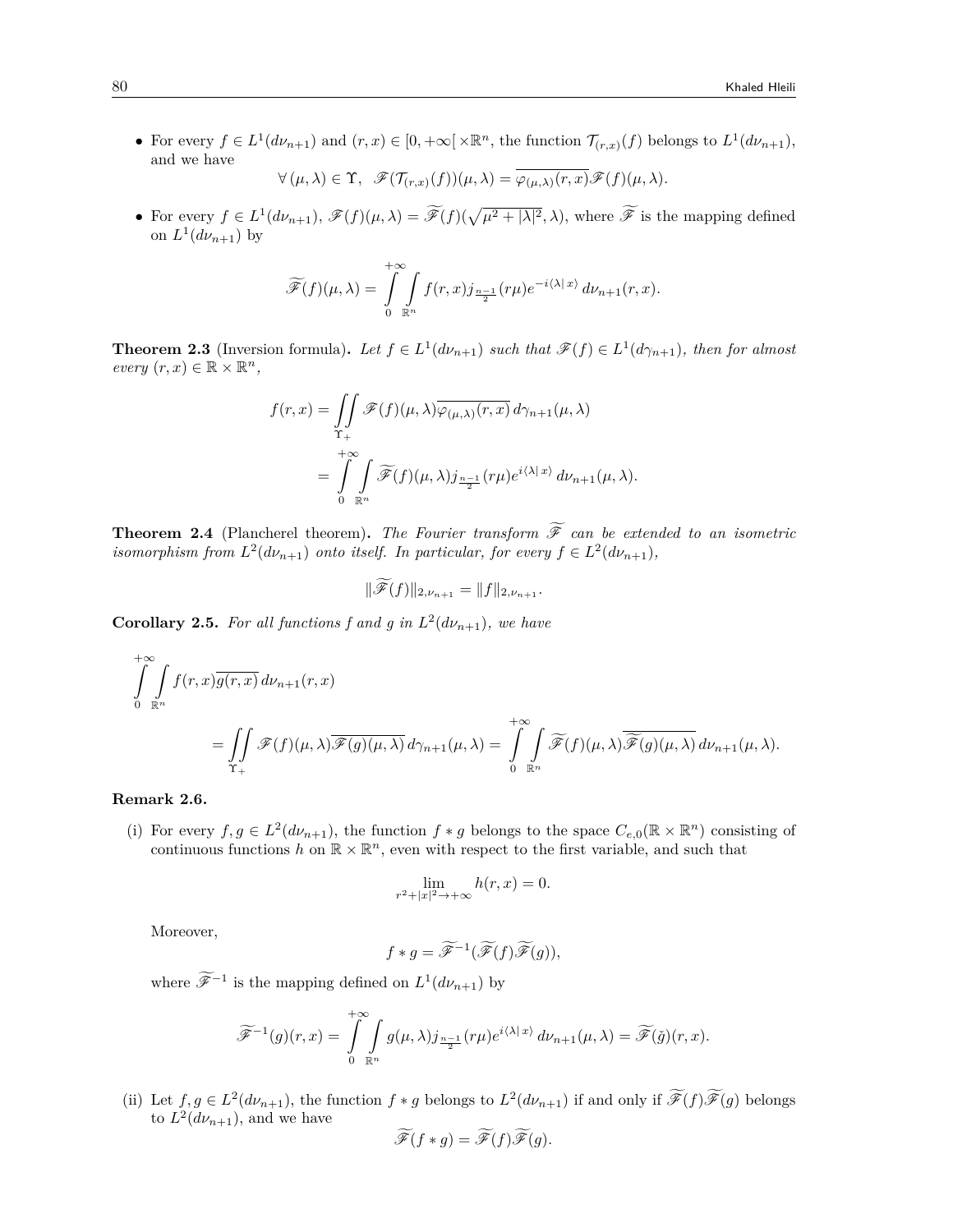## **3 The windowed Fourier transform associated with the spherical mean operator**

We recall some results introduced and proved in [15].

**Definition 3.1.** Let  $g \in L^2(d\nu_{n+1})$  and  $(s, y) \in [0, +\infty[\times \mathbb{R}^n]$ . The modulation of *g* by  $(s, y)$  is the function defined by

$$
g_{(s,y)}(r,x)=\widetilde{\mathscr{F}}\left(\sqrt{\mathcal{T}_{(s,y)}\big(|\widetilde{\mathscr{F}}(g)|^2\big)}\,\right)(r,x),\ (r,x)\in[0,+\infty[\times\mathbb{R}^n].
$$

We denote by

 $\bullet$  *L*<sup>*p*</sup>(*dμ*<sub>*n*+1</sub>) = *L*<sup>*p*</sup>(*dν*<sub>*n*+1</sub>), 1 ≤ *p* ≤ +∞, the space of measurable functions *f* on  $([0, +\infty[\times \mathbb{R}^n)^2$  with respect to the measure

$$
d\mu_{n+1}((r,x),(s,y)) = d\nu_{n+1}(r,x) \otimes d\nu_{n+1}(s,y)
$$

such that

$$
||F||_{p,\mu_{n+1}}^p = \int \int_{([0,+\infty[\times \mathbb{R}^n)^2} |F((r,x),(s,y))|^p d\mu_{n+1}((r,x),(s,y)) < \infty, \ 1 \le p < +\infty,
$$
  

$$
||F||_{\infty,\mu_{n+1}} = \underset{(r,x),(s,y) \in [0,+\infty[\times \mathbb{R}^n}{{\rm ess \, sup}} |F((r,x),(s,y))| < \infty.
$$

•  $\langle \cdot, \cdot \rangle_{\mu_{n+1}}$  the usual inner product in the Hilbert space  $L^2(d\mu_{n+1})$ .

**Definition 3.2.** Let *g* be a non-zero function in  $L^2(d\nu_{n+1})$ , called the window function. The windowed Fourier transform associated with the spherical mean operator is the mapping  $\mathcal{V}_q$  defined for  $f \in$  $L^2(d\nu_{n+1})$  by

$$
\mathscr{V}_g(f)((r,x),(s,y)) = \int\limits_0^{+\infty} \int\limits_{\mathbb{R}^n} f(\mu,\lambda) \overline{\mathcal{T}_{(r,x)}(g_{(s,y)})(\mu,\lambda)} d\nu_{n+1}(\mu,\lambda) = \langle f,\mathcal{T}_{(r,x)}(g_{(s,y)}) \rangle_{\nu_{n+1}},
$$

where  $\langle \cdot, \cdot \rangle_{\nu_{n+1}}$  is the usual inner product in the Hilbert space  $L^2(d\nu_{n+1})$ .

**Proposition 3.3.** *Let g be a window function. For every*  $f \in L^2(d\nu_{n+1})$ *, we have* 

$$
\|\mathscr{V}_g(f)\|_{\infty,\mu_{n+1}} \leq \|f\|_{2,\nu_{n+1}} \|g\|_{2,\nu_{n+1}}.\tag{3.1}
$$

**Proposition 3.4.** *Let g be a window function.*

(i) *Plancherel formula: for every*  $f \in L^2(d\nu_{n+1})$ *, we have* 

$$
\|\mathscr{V}_g(f)\|_{2,\mu_{n+1}} = \|f\|_{2,\nu_{n+1}} \|g\|_{2,\nu_{n+1}}.\tag{3.2}
$$

(ii) *Parseval formula: for all*  $f, h \in L^2(d\nu_{n+1})$ *, we have* 

$$
\left\langle \mathscr{V}_g(f), \mathscr{V}_g(h) \right\rangle_{\mu_{n+1}} = \|g\|_{2, \nu_{n+1}} \langle f, h \rangle_{\nu_{n+1}}.
$$

(iii) Inversion formula: for every  $f \in L^1(d\nu_{n+1}) \cap L^2(d\nu_{n+1})$  such that  $\widetilde{\mathscr{F}}(f) \in L^1(d\nu_{n+1})$ , we have

$$
f(\mu,\lambda)=\frac{1}{\|g\|_{2,\nu_{n+1}}^2}\iint\limits_{([0,+\infty[\,\times\mathbb{R}^n)^2}\varPsi_g(f)((r,-x),(s,y))\mathcal{T}_{(r,x)}(\check{g}_{(s,y)})(\mu,-\lambda)\ d\nu_{n+1}(r,x)\ d\nu_{n+1}(s,y).
$$

By Riesz–Thorin's interpolation theorem we obtain the following

**Proposition 3.5.** *Let g be a window function,*  $f \in L^2(d\nu_{n+1})$  *and*  $2 \leq p \leq +\infty$ *, then* 

$$
\|\mathscr{V}_g(f)\|_{p,\mu_{n+1}} \le \|f\|_{2,\nu_{n+1}} \|g\|_{2,\nu_{n+1}}.\tag{3.3}
$$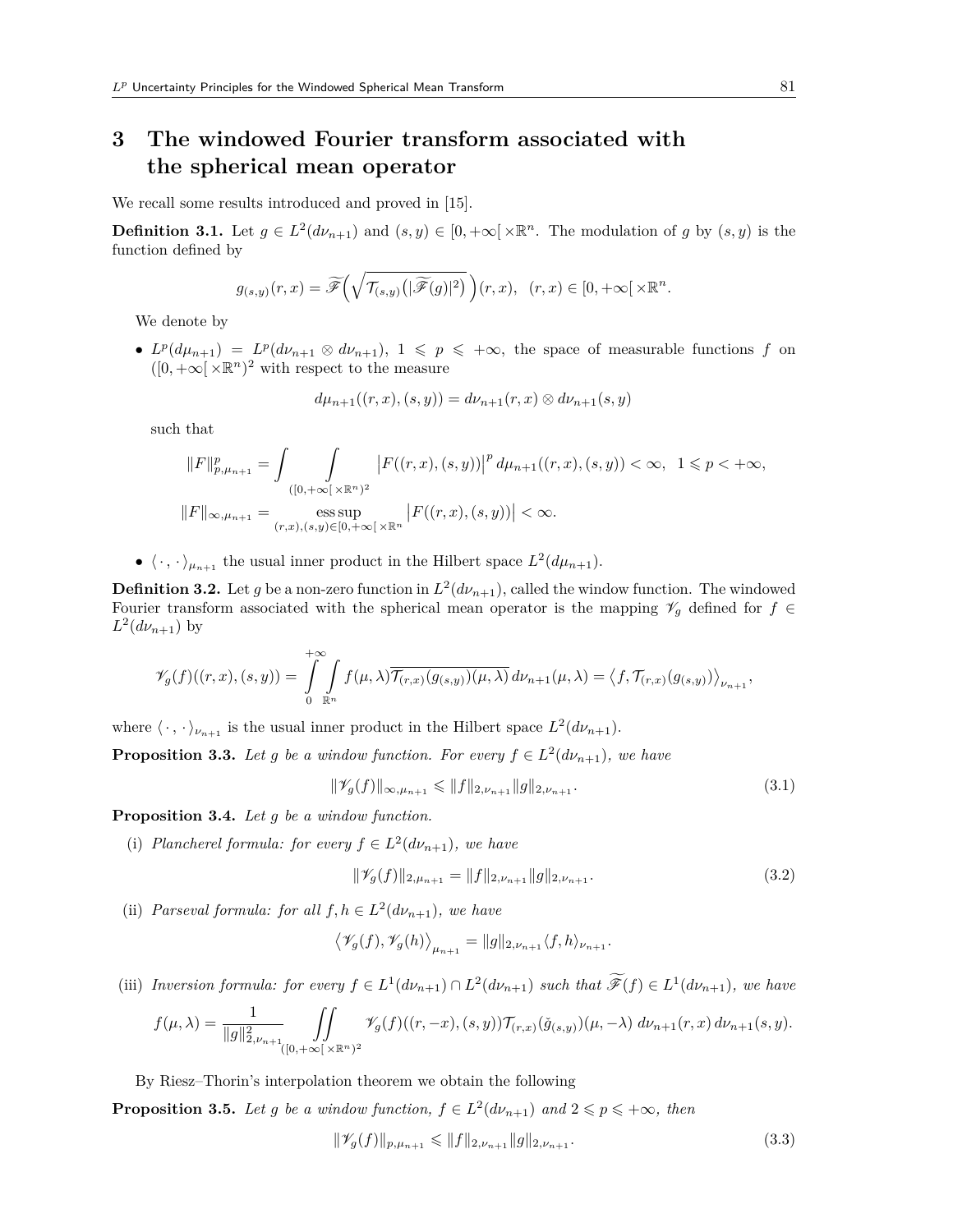# $4$  *L<sup>p</sup>* local uncertainty principle for  $\mathscr{V}_g$

In this section, we establish the  $L^p$  local uncertainty principle for the windowed Fourier transform  $\mathcal{V}_g$ .

**Theorem 4.1.** Let g be a window function and  $\Sigma$  be measurable subset of  $([0, +\infty[\times \mathbb{R}^n)^2$  such that  $0 < \mu_{n+1}(\Sigma) < +\infty$ . Let  $p \in ]1,2]$ ,  $q = \frac{p}{p-1}$  and  $0 < b < \frac{2n+1}{2q}$ . For every  $f \in L^p(d\nu_{n+1})$ ,

$$
\|\chi_{\Sigma}\mathscr{V}_{g}(f)\|_{q,\mu_{n+1}} \leq C_{1}(b,n,q)(\mu_{n+1}(\Sigma))^{\frac{2b}{2n+1}}\left(\| |(r,x)|^{b}f\|_{2p,\nu_{n+1}} + \| |(r,x)|^{b}f\|_{2,\nu_{n+1}}\right) \|g\|_{2,\nu_{n+1}}.\tag{4.1}
$$

*Proof.* It is clear that the inequality holds if  $||(r,x)|^b f||_{2p,\nu_{n+1}} = +\infty$  or  $||(r,x)|^b f||_{2,\nu_{n+1}} = +\infty$ . Let  $f \in L^p(d\nu_{n+1}), 1 < p \leq 2, q = \frac{p}{p-1}$  such that

$$
\| |(r,x)|^b f \|_{2p,\nu_{n+1}} + \| |(r,x)|^b f \|_{2,\nu_{n+1}} < +\infty.
$$

For  $\rho > 0$ , let

$$
B_{\rho} = \{(r, x) \in [0, +\infty[ \times \mathbb{R}^n; r^2 + |x|^2 \leq \rho^2 \}.
$$

Denote by  $\chi_{\Sigma}$  and  $\chi_{B_{\rho}}$  respectively, the characteristic functions associated to  $\Sigma$  and  $B_{\rho}$ . Using Minkowski's inequality, relations (3.1) and (3.3), we obtain

$$
\|\chi_{\Sigma}\mathscr{V}_{g}(f)\|_{q,\mu_{n+1}} \leq \|\chi_{\Sigma}\mathscr{V}_{g}(\chi_{B_{\rho}}f)\|_{q,\mu_{n+1}} + \|\chi_{\Sigma}\mathscr{V}_{g}(\chi_{B_{\rho}^{c}}f)\|_{q,\mu_{n+1}} \leq (\mu_{n+1}(\Sigma))^{\frac{1}{q}} \|\mathscr{V}_{g}(\chi_{B_{\rho}}f)\|_{\infty,\mu_{n+1}} + \|\mathscr{V}_{g}(\chi_{B_{\rho}^{c}}f)\|_{q,\mu_{n+1}} \leq (\mu_{n+1}(\Sigma))^{\frac{1}{q}} \|g\|_{2,\nu_{n+1}} \|\chi_{B_{\rho}}f\|_{2,\nu_{n+1}} + \|g\|_{2,\nu_{n+1}} \|\chi_{B_{\rho}^{c}}f\|_{2,\nu_{n+1}}.
$$

On the other hand, by Hölder's inequality,

$$
\|\chi_{B_{\rho}}f\|_{2,\nu_{n+1}} \leq \||(r,x)|^{-b}\chi_{B_{\rho}}\|_{2q,\nu_{n+1}}\||(r,x)|^{b}f\|_{2p,\nu_{n+1}}.
$$

By simple calculus and the hypothesis  $0 < b < \frac{2n+1}{2q}$ , we obtain

$$
\|\chi_{B_{\rho}}f\|_{2,\nu_{n+1}} \leq C_{b,n,q}\rho^{\frac{2n+1}{2q}-b} \|\|(r,x)\|^b f\|_{2p,\nu_{n+1}}.\tag{4.2}
$$

Moreover,

$$
\|\chi_{B_{\rho}^c}f\|_{2,\nu_{n+1}} \leqslant \rho^{-b} \||(r,x)|^b f\|_{2,\nu_{n+1}}.
$$
\n(4.3)

From  $(4.2)$  and  $(4.3)$ , we get

$$
\|\chi_{\Sigma}\mathscr{V}_{g}(f)\|_{q,\mu_{n+1}} \leq \rho^{-b} \|(r,x)|^{b}f\|_{2,\nu_{n+1}}\|g\|_{2,\nu_{n+1}}+(\mu_{n+1}(\Sigma))^{\frac{1}{q}}C_{b,n,q}\rho^{\frac{2n+1}{2q}-b}\||(r,x)|^{b}f\|_{2p,\nu_{n+1}}\|g\|_{2,\nu_{n+1}}.
$$

We choose

$$
\rho = (C_{b,n,q})^{\frac{-2q}{2n+1}} (\mu_{n+1}(\Sigma))^{\frac{-2}{2n+1}}
$$

and obtain inequality (4.1).

**Lemma 4.2.** *Let g be a window function and*  $\Sigma$  *be measurable subset of*  $([0, +\infty[\times \mathbb{R}^n)^2$  *such that*  $0 < \mu_{n+1}(\Sigma) < +\infty$ . Let  $p \in ]1,2]$ ,  $q = \frac{p}{p-1}$  and  $b > \frac{2n+1}{2q}$ . For every  $f \in L^p(d\nu_{n+1})$ ,

$$
\|\chi_{\Sigma}\psi_g(f)\|_{q,\mu_{n+1}}\leqslant C_2(b,n,q)(\mu_{n+1}(\Sigma))^{\frac{1}{q}}\|f\|_{2p,\nu_{n+1}}^{1-\frac{2n+1}{2q b}}\|(r,x)|^b f\|_{2p,\nu_{n+1}}^{\frac{2n+1}{2q b}}\|g\|_{2,\nu_{n+1}},
$$

*where*

$$
C_2(b,n,q) = \left(\frac{\Gamma(\frac{2n+1}{2bp})\Gamma(\frac{2qb-(2n+1)}{2bp})}{bp\,2^{n+\frac{1}{2}}\Gamma(n+\frac{1}{2})\Gamma(\frac{q}{p})}\right)^{\frac{1}{2q}} \left(\frac{2qb}{2qb-(2n+1)}\right)^{\frac{1}{2p}} \left(\frac{2qb}{2n+1}-1\right)^{\frac{2n+1}{4qbp}}.
$$

 $\Box$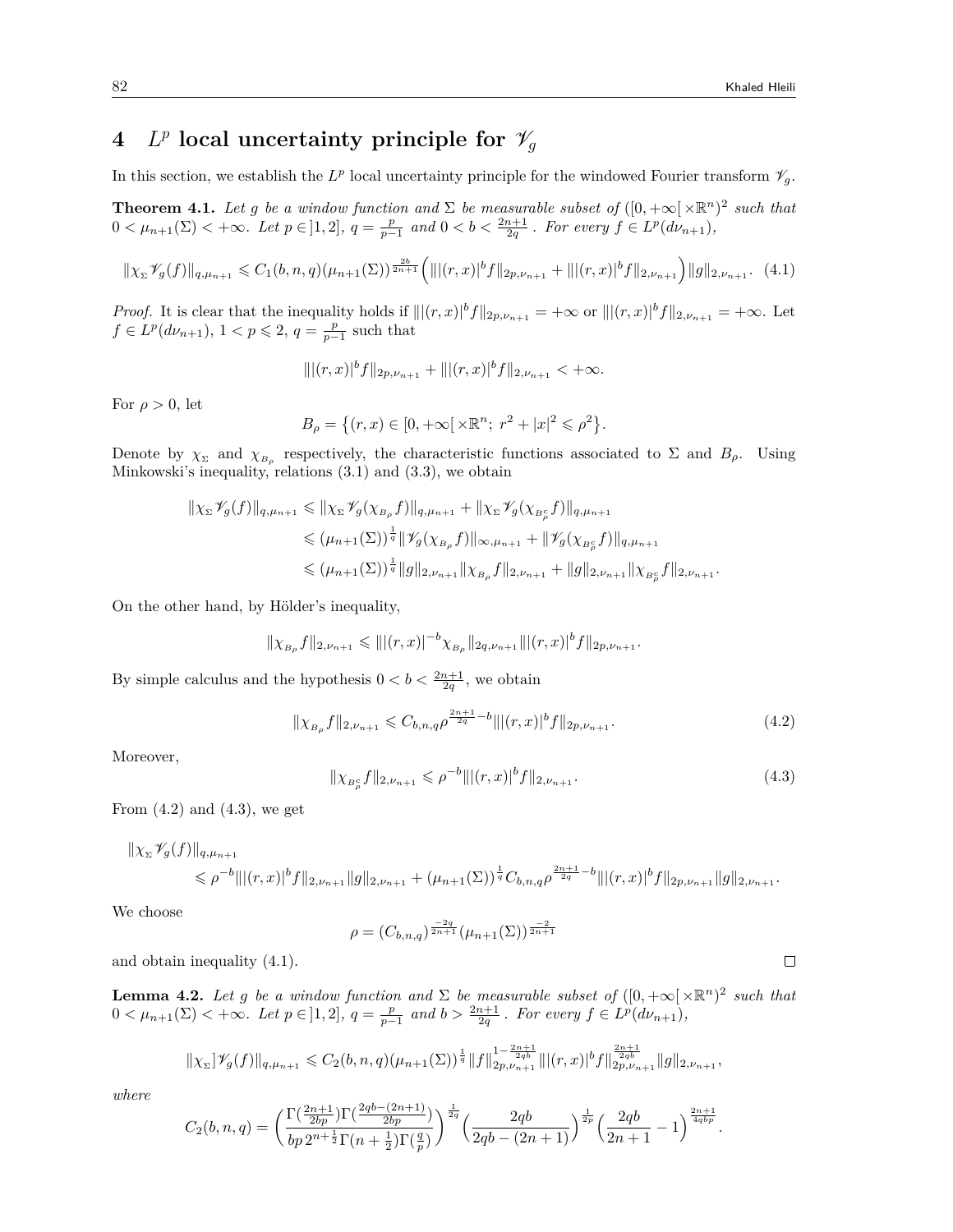*Proof.* We suppose naturally that  $f \neq 0$ . It is clear that the inequality holds if  $||f||_{2p,\nu_{n+1}}$  or  $|||(r, x)|^b f||_{2p, \nu_{n+1}}$  = +*∞*. Assume that

$$
||f||_{2p,\nu_{n+1}} + |||(r,x)|^b f||_{2p,\nu_{n+1}} < +\infty.
$$

From the hypothesis  $b > \frac{2n+1}{2q}$ , we deduce that the function  $(r, x) \rightarrow (1 + (r^2 + |x|^2)^{bp})^{\frac{-1}{p}}$  belongs to  $L^q(d\nu_{n+1})$  and, by Hölder's inequality, we have

$$
||f||_{2,\nu_{n+1}}^{2p} = \left(\int_{0}^{+\infty} \int_{\mathbb{R}^n} (1 + (r^2 + |x|^2)^{bp})^{\frac{-1}{p}} (1 + (r^2 + |x|^2)^{bp})^{\frac{1}{p}} |f(r,x)|^2 d\nu_{n+1}(r,x)\right)^p
$$
  

$$
\leq \left(\int_{0}^{+\infty} \int_{\mathbb{R}^n} \frac{d\nu_{n+1}(r,x)}{(1 + (r^2 + |x|^2)^{bp})^{\frac{q}{p}}}\right)^{\frac{p}{q}} \left(||f||_{2p,\nu_{n+1}}^{2p} + |||(r,x)|^b f||_{2p,\nu_{n+1}}^{2p}\right). \tag{4.4}
$$

However, with a standard computation, we obtain

$$
\bigg(\int_{0}^{+\infty} \int_{\mathbb{R}^n} \frac{d\nu_{n+1}(r,x)}{(1+(r^2+|x|^2)^{bp})^{\frac{q}{p}}}\bigg)^{\frac{p}{q}} = \bigg(\frac{\Gamma(\frac{2n+1}{2bp})\Gamma(\frac{2qb-(2n+1)}{2bp})}{bp\,2^{n+\frac{1}{2}}\Gamma(n+\frac{1}{2})\Gamma(\frac{q}{p})}\bigg)^{\frac{p}{q}}.
$$

Replacing  $f(r, x)$  by  $f_t(r, x) = f(rt, xt)$ ,  $t > 0$ , in relation (4.4), we deduce that for all  $t > 0$ ,

$$
\|f\|_{2,\nu_{n+1}}^{2p} \leqslant \bigg(\frac{\Gamma(\frac{2n+1}{2bp})\Gamma(\frac{2qb-(2n+1)}{2bp})}{bp\, 2^{n+\frac{1}{2}}\Gamma(n+\frac{1}{2})\Gamma(\frac{q}{p})}\bigg)^{\frac{p}{q}}\Big(t^{(2n+1)(p-1)}\|f\|_{2p,\nu_{n+1}}^{2p}+t^{(2n+1)(p-1)-2pb}\||(r,x)|^b f\|_{2p,\nu_{n+1}}^{2p}\Big).
$$

In particular, for

$$
t = \left(\frac{(2bp - (2n+1)(p-1))\| |(r,x)|^b f\|_{2p,\nu_{n+1}}^{2p}}{(2n+1)(p-1)\| f\|_{2p,\nu_{n+1}}^{2p}}\right)^{\frac{1}{2bp}},
$$

we obtain

$$
||f||_{2,\nu_{n+1}} \leqslant C_2(b,n,q)||f||_{2p,\nu_{n+1}}^{1-\frac{2n+1}{2qb}} |||(r,x)|^b f||_{2p,\nu_{n+1}}^{\frac{2n+1}{2qb}},
$$

where

$$
C_2(b,n,q) = \left(\frac{\Gamma(\frac{2n+1}{2bp})\Gamma(\frac{2qb-(2n+1)}{2bp})}{bp\,2^{n+\frac{1}{2}}\Gamma(n+\frac{1}{2})\Gamma(\frac{q}{p})}\right)^{\frac{1}{2q}} \left(\frac{2qb}{2qb-(2n+1)}\right)^{\frac{1}{2p}} \left(\frac{2qb}{2n+1}-1\right)^{\frac{2n+1}{4qbp}}.
$$

Moreover,

$$
\|\chi_{\Sigma}\mathcal{V}_g(f)\|_{q,\mu_{n+1}} \leq (\mu_{n+1}(\Sigma))^{\frac{1}{q}} \|\mathcal{V}_g(f)\|_{\infty,\mu_{n+1}} \leq (\mu_{n+1}(\Sigma))^{\frac{1}{q}} \|f\|_{2,\nu_{n+1}} \|g\|_{2,\nu_{n+1}} \leq C_2(b,n,q) (\mu_{n+1}(\Sigma))^{\frac{1}{q}} \|f\|_{2p,\nu_{n+1}}^{1-\frac{2n+1}{2q b}} \|(r,x)|^b f\|_{2p,\nu_{n+1}}^{\frac{2n+1}{2q b}} \|g\|_{2,\nu_{n+1}}.
$$

This completes the proof.

**Lemma 4.3.** *Under the same assumptions as in Lemma 4.2 and with*  $b = \frac{2n+1}{2q}$  *there exists a finite constant*  $C_3(b)$  *such that for all*  $f \in L^p(d\nu_{n+1})$ *,* 

$$
\|\chi_{\Sigma}\mathscr{V}_{g}(f)\|_{q,\mu_{n+1}} \leq C_{3}(b)(\mu_{n+1}(\Sigma))^{\frac{1}{2q}}\left(\|f\|_{2,\nu_{n+1}}^{\frac{1}{2}}\| |(r,x)|^{b}f\|_{2,\nu_{n+1}}^{\frac{1}{2}} + \|f\|_{2p,\nu_{n+1}}^{\frac{1}{2}}\| |(r,x)|^{b}f\|_{2p,\nu_{n+1}}^{\frac{1}{2}}\right)
$$
(4.5)

*Proof.* Let *s >* 0, from the inequality

$$
\left(\frac{|(r,x)|}{s}\right)^{\frac{2n+1}{4q}}\leqslant 1+\left(\frac{|(r,x)|}{s}\right)^{\frac{2n+1}{2q}}
$$

 $\Box$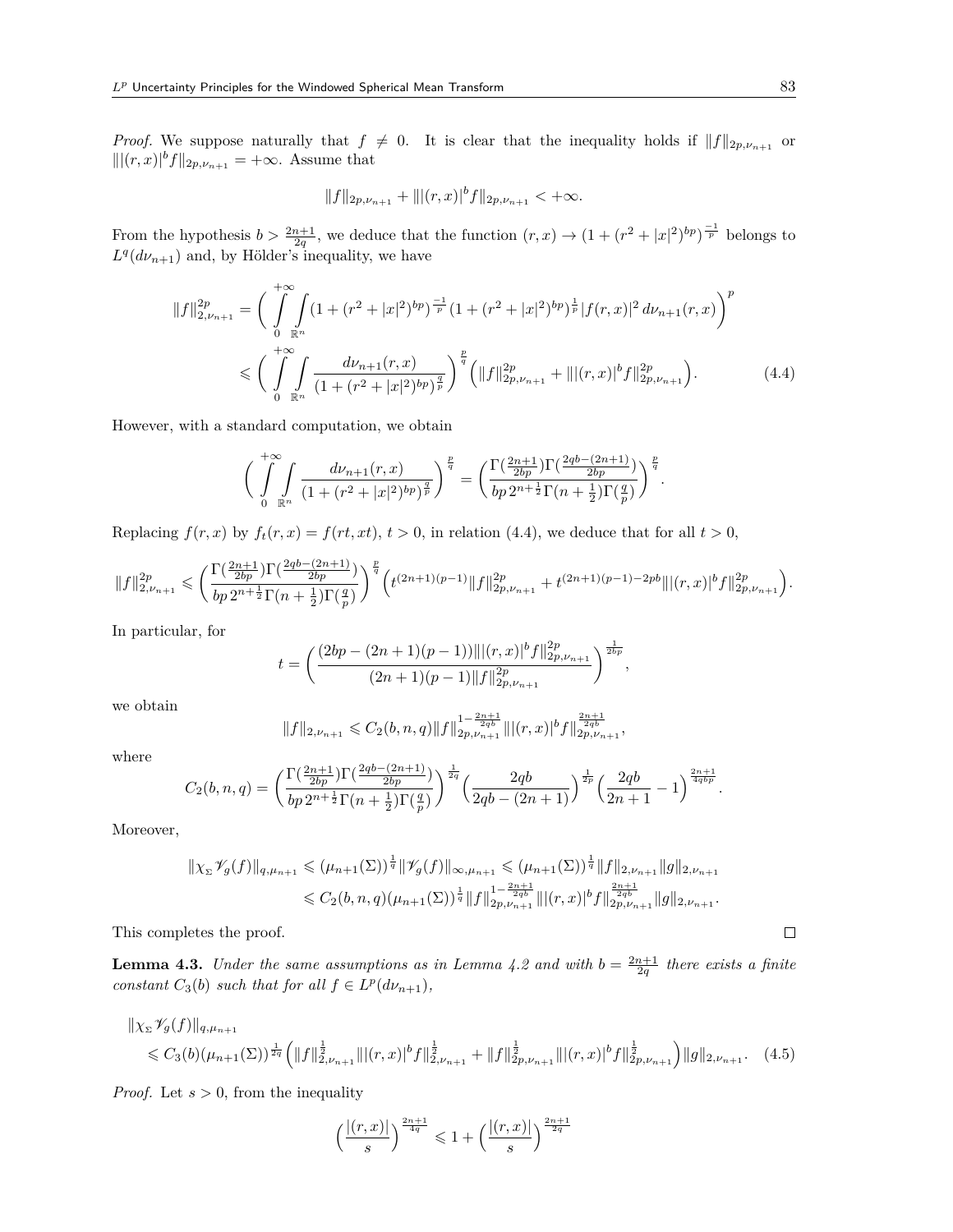$\Box$ 

it follows that

$$
\left\| \left|(r,x)\right|^{\frac{2n+1}{4q}} f\right\|_{2p,\nu_{n+1}}\leqslant s^{\frac{2n+1}{4q}} \|f\|_{2p,\nu_{n+1}}+s^{\frac{-(2n+1)}{4q}} \| \left|(r,x)\right|^{\frac{2n+1}{2q}} f\|_{2p,\nu_{n+1}}.
$$

In particular, by choosing

$$
s = \left\| \left| (r, x) \right|^{\frac{2n+1}{2q}} f \right\|_{2p, \nu_{n+1}}^{\frac{2q}{2n+1}} \| f \|_{2p, \nu_{n+1}}^{\frac{-2q}{2n+1}}
$$

*,*

we obtain

$$
\left\| \left|(r,x)\right|^{\frac{2n+1}{4q}} f\right\|_{2p,\nu_{n+1}} \leqslant 2\|f\|_{2p,\nu_{n+1}}^{\frac{1}{2}} \big\| \left|(r,x)\right|^{\frac{2n+1}{2q}} f\big\|_{2p,\nu_{n+1}}^{\frac{1}{2}}.
$$

Similarly, we prove that

$$
\left\| \left| (r,x) \right|^{\frac{2n+1}{4q}} f \right\|_{2,\nu_{n+1}} \leqslant 2 \| f \|_{2,\nu_{n+1}}^{\frac{1}{2}} \left\| \left| (r,x) \right|^{\frac{2n+1}{2q}} f \right\|_{2,\nu_{n+1}}^{\frac{1}{2}}.
$$

Thus, from (4.1), we deduce that

$$
\|\chi_{\Sigma}\mathcal{V}_{g}(f)\|_{q,\mu_{n+1}}\leq C_{1}\Big(\frac{2n+1}{4q},n,q\Big)(\mu_{n+1}(\Sigma))^{\frac{1}{2q}}\Big(\big\||(r,x)|^{\frac{2n+1}{4q}}f\big\|_{2p,\nu_{n+1}}+\big\||(r,x)|^{\frac{2n+1}{4q}}f\big\|_{2,\nu_{n+1}}\Big)\|g\|_{2,\nu_{n+1}}\Big)
$$
  

$$
\leq 2C_{1}\Big(\frac{2n+1}{4q},n,q\Big)(\mu_{n+1}(\Sigma))^{\frac{1}{2q}}\leq C_{1}\Big(\frac{2n+1}{4q},n,q\Big)(\mu_{n+1}(\Sigma))^{\frac{1}{2q}}\leq C_{1}\Big(\|f\|_{2,\nu_{n+1}}^{\frac{1}{2q}}\|f\|_{2,\nu_{n+1}}^{\frac{1}{2q}}+\|f\|_{2,\nu_{n+1}}^{\frac{1}{2q}}\|f\|_{2,\nu_{n+1}}^{\frac{1}{2q}}\Big)\|g\|_{2,\nu_{n+1}},
$$

which gives the result for  $b = \frac{2n+1}{2q}$ .

# $5$  *L*<sup>*p*</sup> Heisenberg–Pauli–Weyl uncertainty principle for  $\mathscr{V}_g$

From the  $L^p$  local uncertainty principle we can find the following  $L^p$  Heisenberg–Pauli–Weyl uncertainty principle for the windowed Fourier transform  $\mathscr{V}_g$ .

**Theorem 5.1.** Let g be a window function,  $1 < p \leq 2$ ,  $q = \frac{p}{p-1}$  and  $0 < b < \frac{2n+1}{2q}$ . For every  $f \in L^p(d\nu_{n+1})$  *and*  $a > 0$ *,* 

$$
\|\mathscr{V}_g(f)\|_{q,\mu_{n+1}} \leq C_1(a,b,n,q)
$$
  
 
$$
\times \left( \||(r,x)|^b f||_{2p,\nu_{n+1}} + |||(r,x)|^b f||_{2,\nu_{n+1}} \right)^{\frac{a}{a+4b}} \left\| |((s,y),(\mu,\lambda))|^{a} \mathscr{V}_g(f) \right\|_{q,\mu_{n+1}}^{\frac{ab}{a+4b}} \|g\|_{2,\nu_{n+1}}^{\frac{a}{a+4b}}, \quad (5.1)
$$

*where*

$$
C_1(a,b,n,q) = \frac{(C_1(b,n,q))^{\frac{a}{a+4b}}}{(2^{2n+1}\Gamma(2n+2)))^{\frac{2ab}{(2n+1)(a+4b)}}} \left( \left(\frac{a}{4b}\right)^{\frac{4b}{a+4b}} + \left(\frac{4b}{a}\right)^{\frac{a}{a+4b}} \right)^{\frac{1}{q}}.
$$

*Proof.* Let  $0 < b < \frac{2n+1}{2q}$ ,  $a > 0$ . For  $\rho > 0$ , let

$$
\widetilde{B}_{\rho} = \left\{ ((s, y), (\mu, \lambda)) \in ([0, +\infty[ \times \mathbb{R}^n)^2; s^2 + \mu^2 + |y|^2 + |\lambda|^2 \leq \rho^2 \right\}.
$$

Then

$$
\|\mathscr{V}_g(f)\|_{q,\mu_{n+1}}^q = \|\chi_{\tilde{B}_{\rho}}\mathscr{V}_g(f)\|_{q,\mu_{n+1}}^q + \|\chi_{\tilde{B}_{\rho}^c}\mathscr{V}_g(f)\|_{q,\mu_{n+1}}^q. \tag{5.2}
$$

From  $(4.1)$ , we get

$$
\|\chi_{\tilde{B}_{\rho}}\mathscr V_g(f)\|_{q,\mu_\alpha}^q\leqslant C_1^q(b,n,q)(\mu_{n+1}(\widetilde{B}_{\rho}))^{\frac{2bq}{2n+1}}\Big(\| |(r,x)|^b f\|_{2p,\nu_{n+1}}+\| |(r,x)|^b f\|_{2,\nu_{n+1}}\Big)^q\|g\|_{2,\nu_{n+1}}^q.
$$

On the other hand, by [15, Lemma 6.6], we have

$$
\mu_{n+1}(\widetilde{B}_{\rho}) = \frac{\rho^{4n+2}}{2^{2n+1}\Gamma(2n+2)}.
$$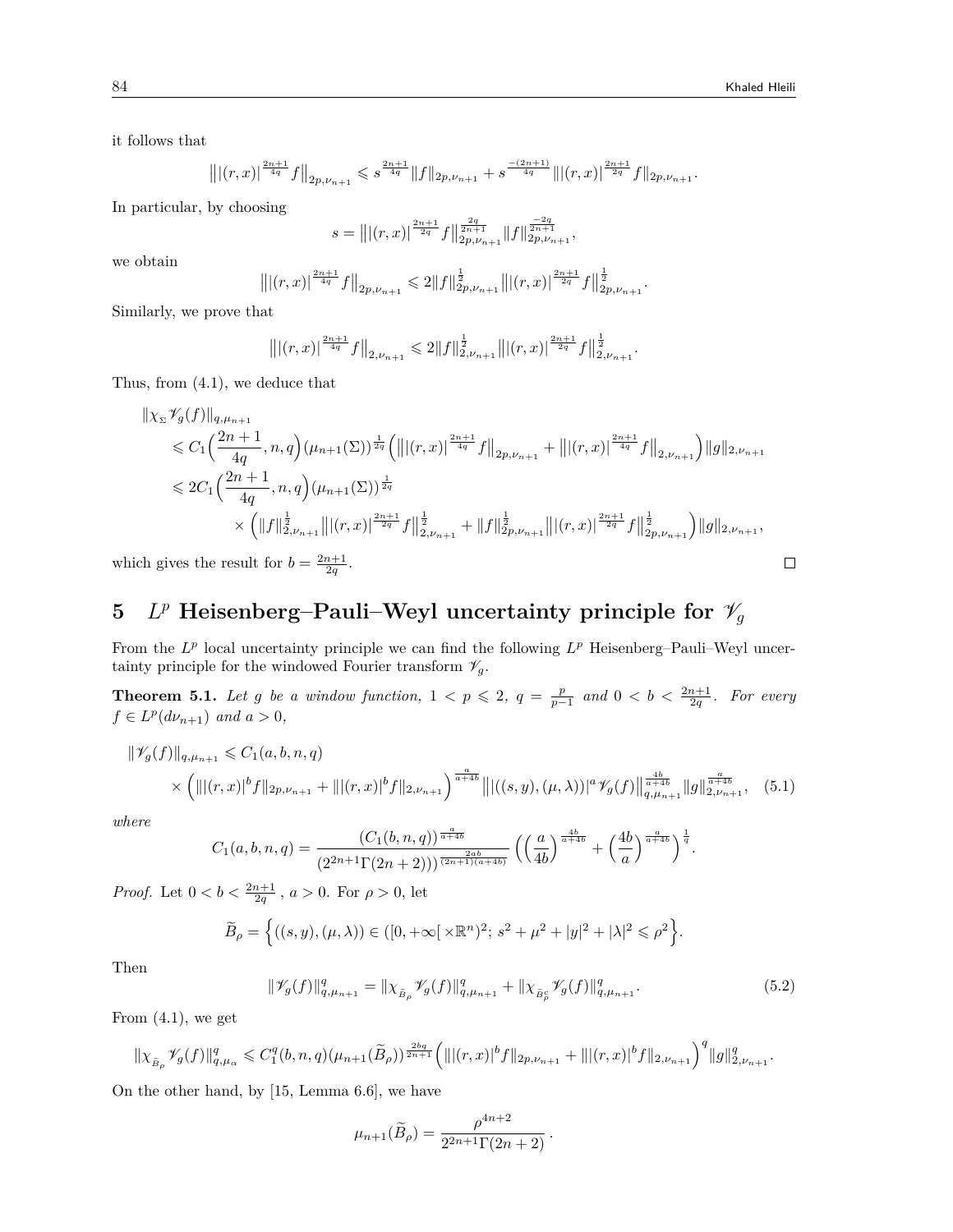Using the previous result, we obtain

$$
\|\chi_{\tilde{B}_{\rho}}\mathscr{V}_{g}(f)\|_{q,\mu_{n+1}}^{q}
$$
  
\$\leq C\_{1}^{q}(b,n,q)\left(\frac{1}{2^{2n+1}\Gamma(2n+2)}\right)^{\frac{2bq}{2n+1}}\rho^{4bq}\left(\| |(r,x)|^{b}f\|\_{2p,\nu\_{n+1}} + \| |(r,x)|^{b}f\|\_{2,\nu\_{n+1}}\right)^{q}\|g\|\_{2,\nu\_{n+1}}^{q}.\tag{5.3}

Moreover,

$$
\|\chi_{\widetilde{B}_{\rho}^c}\mathscr{V}_g(f)\|_{q,\mu_{n+1}}^q \leqslant \rho^{-aq} \left\| \left| ((s,y),(\mu,\lambda)) \right|^a \mathscr{V}_g(f) \right\|_{q,\mu_{n+1}}^q. \tag{5.4}
$$

By Combining relations  $(5.2)$ ,  $(5.3)$  and  $(5.4)$ , we get

$$
\begin{aligned} \|\mathscr{V}_{g}(f)\|_{q,\mu_{n+1}}^{q} & \qquad \leqslant C_{1}^{q}(b,n,q)\Big(\frac{1}{2^{2n+1}\Gamma(2n+2)}\Big)^{\frac{2bq}{2n+1}}\rho^{4bq}\Big(\| |(r,x)|^b f\|_{2p,\nu_{n+1}} + \| |(r,x)|^b f\|_{2,\nu_{n+1}} \Big)^{q} \|g\|_{2,\nu_{n+1}}^{q} \\ & \qquad \qquad + \rho^{-aq}\Big\| \big| \big((s,y),(\mu,\lambda)\big)\big|^a\mathscr{V}_{g}(f)\Big\|_{q,\mu_{n+1}}^{q}. \end{aligned}
$$

We choose

$$
\rho = \left(\frac{a(2^{2n+1}\Gamma(2n+2))^\frac{2bq}{2n+1}}{4bC_1^q(b,n,q)}\right)^{\frac{1}{(a+4b)q}} \left(\frac{\| |((s,y),(\mu,\lambda))|^{a} \mathcal{V}_g(f) \|_{q,\mu_{n+1}}}{\left(\| |(r,x)|^b f \|_{2p,\nu_{n+1}} + \| |(r,x)|^b f \|_{2,\nu_{n+1}}\right) \|g\|_{2,\nu_{n+1}}}\right)^{\frac{1}{a+4b}}
$$
\nobtain inequality (5.1).

and obtain inequality (5.1).

**Lemma 5.2.** *Under the same assumptions as in Theorem 5.1 and with*  $b > \frac{2n+1}{2q}$  *there exists a finite constant*  $C_2(a, b, n, q)$  *such that for all*  $f \in L^p(d\nu_{n+1}),$ 

$$
\|\mathscr{V}_{g}(f)\|_{q,\mu_{n+1}} \leq C_{2}(a,b,n,q)\|f\|_{2p,\nu_{n+1}}^{\frac{a(q-2n+1)}{4n+2+aq}} \times \|\|(r,x)\|_{2p,\nu_{n+1}}^{\frac{a(2n+1)}{4n+2+aq}}\|g\|_{2,\nu_{n+1}}^{\frac{aq}{4n+2+aq}}\|\|((s,y),(\mu,\lambda))\|_{q,\mu_{n+1}}^{\frac{4n+2}{4n+2+aq}}, \quad (5.5)
$$

*where*

$$
C_2(a,b,n,q) = \frac{(C_2(b,n,q))^{\frac{aq}{4n+2+aq}}}{(2^{2n+1}\Gamma(2n+2))^{\frac{a}{4n+2+aq}}} \Big(\Big(\frac{aq}{4n+2}\Big)^{\frac{4n+2}{4n+2+aq}} + \Big(\frac{4n+2}{aq}\Big)^{\frac{aq}{4n+2+aq}}\Big)^{\frac{1}{q}}.
$$

*Proof.* Let  $b > \frac{2n+1}{2q}$ ,  $a > 0$ ,  $f \neq 0$  and let  $\rho > 0$ . From Lemma 4.2, we obtain

$$
\|\chi_{\tilde{B}_{\rho}}\mathscr{V}_{g}(f)\|_{q,\mu_{n+1}}^{q} \leq C_{2}^{q}(b,n,q)\mu_{n+1}(\tilde{B}_{\rho})\|f\|_{2p,\nu_{n+1}}^{q-\frac{2n+1}{2b}}\| |(r,x)|^{b}f\|_{2p,\nu_{n+1}}^{\frac{2n+1}{2b}}\|g\|_{2,\nu_{n+1}}^{q}
$$
  

$$
=C_{2}^{q}(b,n,q)\frac{\rho^{4n+2}}{2^{2n+1}\Gamma(2n+2)}\|f\|_{2p,\nu_{n+1}}^{q-\frac{2n+1}{2b}}\| |(r,x)|^{b}f\|_{2p,\nu_{n+1}}^{\frac{2n+1}{2b}}\|g\|_{2,\nu_{n+1}}^{q}.
$$
 (5.6)

Combining relations  $(5.2)$ ,  $(5.4)$  and  $(5.6)$ , we get

$$
\|\mathscr{V}_g(f)\|_{q,\mu_{n+1}}^q \leq C_2^q(b,n,q) \frac{\rho^{4n+2}}{2^{2n+1}\Gamma(2n+2)} \|f\|_{2p,\nu_{n+1}}^{q-\frac{2n+1}{2b}} \|(r,x)|^b f\|_{2p,\nu_{n+1}}^{\frac{2n+1}{2b}} \|g\|_{2,\nu_{n+1}}^q
$$
  
+  $\rho^{-aq} \| |((s,y),(\mu,\lambda))|^{a} \mathscr{V}_g(f)\|_{q,\mu_{n+1}}^q.$ 

We choose

$$
\rho = \left(\frac{aq2^{2n+1}\Gamma(2n+2)\| |((s,y),(\mu,\lambda))|^a\mathcal{V}_g(f)\|_{q,\mu_{n+1}}^q}{(4n+2)C_2^q(b,n,q)\|f\|_{2p,\nu_{n+1}}^{q-\frac{2n+1}{2b}}\| |(r,x)|^b f\|_{2p,\nu_{n+1}}^{\frac{2n+1}{2b}}\|g\|_{2,\nu_{n+1}}^q}\right)^{\frac{1}{4n+2+aq}}
$$

and obtain inequality (5.5).

 $\Box$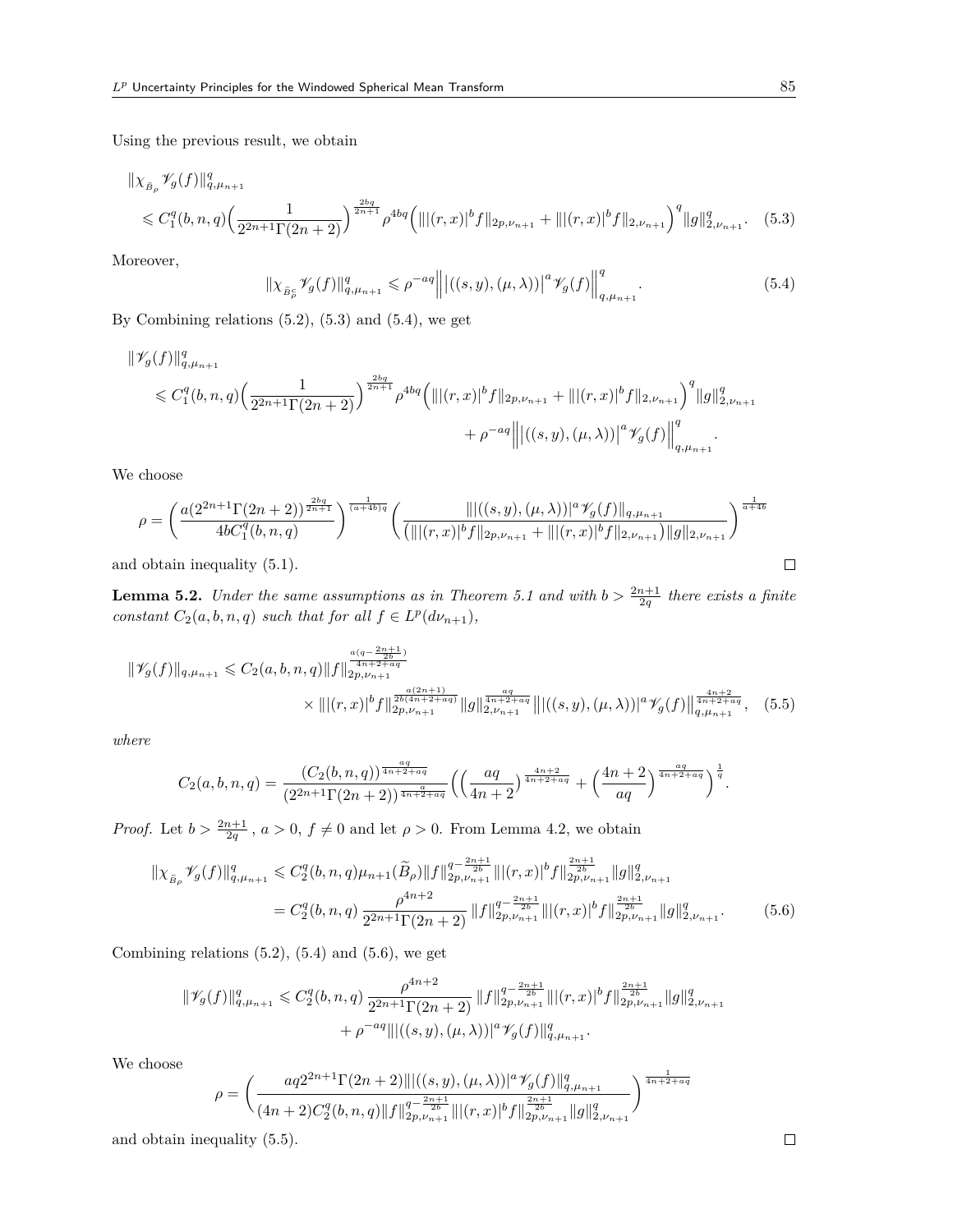$\Box$ 

**Corollary 5.3.** *Under the same assumptions as in Theorem 5.1 and with*  $b = \frac{2n+1}{2q}$  *there exists a finite constant*  $C_3(a, b)$  *such that for all*  $f \in L^p(d\nu_{n+1}),$ 

$$
\begin{split} \|\mathscr{V}_{g}(f)\|_{q,\mu_{n+1}} &\leqslant C_{3}(a,b)\Big(\|f\|_{2,\nu_{n+1}}^{\frac{1}{2}}\| |(r,x)|^b f\|_{2,\nu_{n+1}}^{\frac{1}{2}}+\|f\|_{2p,\nu_{n+1}}^{\frac{1}{2}}\| |(r,x)|^b f\|_{2p,\nu_{n+1}}^{\frac{1}{2}}\Big)^\frac{2b}{a+2b}\\ &\times\left\| |((s,y),(\mu,\lambda))|^a\mathscr{V}_{g}(f)\right\|_{q,\mu_{n+1}}^{\frac{2b}{a+2b}}\|g\|_{2,\nu_{n+1}}^{\frac{a}{a+2b}}, \end{split}
$$

*where*

$$
C_3(a,b) = \frac{(C_3(b))^{\frac{a}{a+2b}}}{(2^{2n+1}\Gamma(2n+2))^{\frac{a}{2q(a+2b)}}} \left( \left(\frac{a}{2b}\right)^{\frac{2b}{a+2b}} + \left(\frac{2b}{a}\right)^{\frac{a}{a+2b}} \right)^{\frac{1}{q}}.
$$

*Proof.* Let  $b = \frac{2n+1}{2q}$ ,  $a > 0$ ,  $f \neq 0$  and let  $\rho > 0$ . From (4.5), we get

$$
\|\chi_{\tilde{B}_{\rho}}\mathscr{V}_{g}(f)\|_{q,\mu_{n+1}}^{q} \leq (C_{3}(b))^{q}(\mu_{n+1}(\tilde{B}_{\rho}))^{\frac{1}{2}}\left(\|f\|_{2,\nu_{n+1}}^{\frac{1}{2}}\| |(r,x)|^{b}f\|_{2,\nu_{n+1}}^{\frac{1}{2}} + \|f\|_{2p,\nu_{n+1}}^{\frac{1}{2}}\| |(r,x)|^{b}f\|_{2p,\nu_{n+1}}^{\frac{1}{2}}\right)^{q} \|g\|_{2,\nu_{n+1}}^{q}
$$
  
\n
$$
= (C_{3}(b))^{q} \frac{\rho^{2n+1}}{\sqrt{2^{2n+1}\Gamma(2n+2)}} \times (\|f\|_{2,\nu_{n+1}}^{\frac{1}{2}}\| |(r,x)|^{b}f\|_{2p,\nu_{n+1}}^{\frac{1}{2}} + \|f\|_{2p,\nu_{n+1}}^{\frac{1}{2}}\| |(r,x)|^{b}f\|_{2p,\nu_{n+1}}^{\frac{1}{2}}\right)^{q} \|g\|_{2,\nu_{n+1}}^{q}.
$$
 (5.7)

Combining relations  $(5.2)$ ,  $(5.4)$  and  $(5.7)$ , we obtain

$$
\begin{split} \|\mathscr{V}_{g}(f)\|_{q,\mu_{\alpha}}^{q} &\leq (C_{3}(b))^{q} \frac{\rho^{2n+1}}{\sqrt{2^{2n+1}\Gamma(2n+2)}}\\ &\times \left(\|f\|_{2,\nu_{n+1}}^{\frac{1}{2}}\| |(r,x)|^{b}f\|_{2,\nu_{n+1}}^{\frac{1}{2}}+ \|f\|_{2p,\nu_{n+1}}^{\frac{1}{2}}\| |(r,x)|^{b}f\|_{2p,\nu_{n+1}}^{\frac{1}{2}}\right)^{q}\|g\|_{2,\nu_{n+1}}^{q}\\ &+ \rho^{-aq} \left\| |((s,y),(\mu,\lambda))|^{a}\mathscr{V}_{g}(f)\right\|_{q,\mu_{n+1}}^{q}. \end{split}
$$

We choose

$$
\rho = \left(\frac{aq\left(2^{2n+1}\Gamma(2n+2)\right)^{\frac{1}{2}}}{(C_3(b))^q(2n+1)}\right)^{\frac{1}{2n+1+aq}} \times \left(\frac{\|((s,y),(\mu,\lambda))|^{a}\mathscr{V}_{g}(f)\|_{q,\mu_{n+1}}}{\left(\|f\|_{2,\nu_{n+1}}^{\frac{1}{2}}\| |((r,x)|^b f\|_{2,\nu_{n+1}}^{\frac{1}{2}} + \|f\|_{2p,\nu_{n+1}}^{\frac{1}{2}}\| |((r,x)|^b f\|_{2p,\nu_{n+1}}^{\frac{1}{2}})\right)^{\frac{q}{2n+1+aq}}
$$

and obtain the result of this corollary.

# **6** *L p* **-Donoho–Stark's uncertainty principle for the windowed Fourier transform**  $\mathcal{V}_q$

In what follows, we use the L<sup>p</sup> Heisenberg–Pauli–Weyl uncertainty principle to obtain a concentration uncertainty principle.

**Definition 6.1.** Let  $0 \le \varepsilon < 1$  and let *S* be a measurable set of  $[0, +\infty[\times \mathbb{R}^n]$ . We say that  $f \in$  $L^p(d\nu_{n+1}), p \in [1,2],$  is *ε*-concentrated on *S* in  $L^p(d\nu_{n+1})$ -norm if there is a measurable function *h* vanishing outside *S* such that

$$
||f - h||_{p, \nu_{n+1}} \leqslant \varepsilon ||f||_{p, \nu_{n+1}}.
$$

We introduce a projection operator  $P_S$  as  $P_S f(r, x) = f(r, x)$  if  $(r, x) \in S$ , and  $P_S f(r, x) = 0$  if  $(r, x) \notin S$ .

Let  $0 \le \varepsilon_S < 1$ . Then *f* is  $\varepsilon_S$ -concentrated on *S* in  $L^p(d\nu_{n+1})$ -norm if and only if

$$
||f - P_Sf||_{p, \nu_{n+1}} \leqslant \varepsilon_S ||f||_{p, \nu_{n+1}}.
$$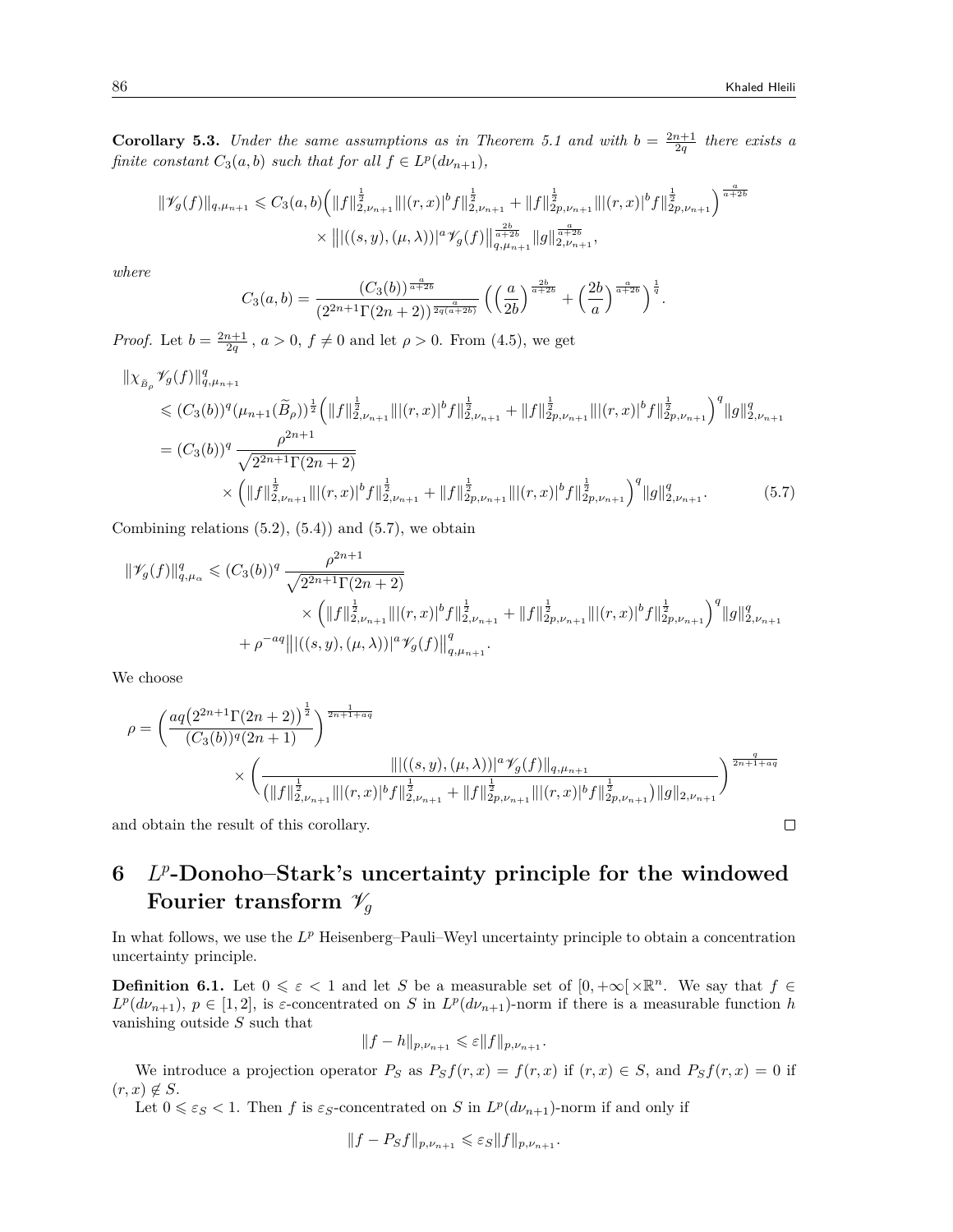**Definition 6.2.** Let *g* be a window function and let  $\Sigma$  be a measurable set of  $([0, +\infty[\times \mathbb{R}^n)^2]$ . We define a projection operator  $Q_{\Sigma}$  as

$$
Q_{\Sigma}f = \mathscr{V}_g^{-1}\big(P_{\Sigma}(\mathscr{V}_g(f))\big).
$$

Let  $0 \le \varepsilon_{\Sigma} < 1$ . Then  $\mathscr{V}_g$  is  $\varepsilon_{\Sigma}$ -concentrated on  $\Sigma$  in  $L^q(d\mu_{n+1})$ -norm,  $1 \le q \le 2$  if and only if

$$
\|\mathscr{V}_g(f) - \mathscr{V}_g(Q_\Sigma f)\|_{q,\mu_{n+1}} \leq \varepsilon_\Sigma \|\mathscr{V}_g(f)\|_{q,\mu_{n+1}}.
$$

**Proposition 6.3.** *Let g be a window function and*  $\Sigma$  *be a measurable set of*  $([0, +\infty[\times \mathbb{R}^n)^2]$ . *Then for every*  $p > 2$  *and*  $\varepsilon > 0$ *, if*  $\mathcal{V}_g$  *is*  $\varepsilon$ -concentrated in  $\Sigma$  *with respect to the norm*  $\|\cdot\|_{2,\mu_{n+1}}$ *, then* 

$$
\mu_{n+1}(\Sigma) \geqslant (1-\varepsilon^2)^{\frac{p}{p-2}},
$$

*where*

$$
\mu_{n+1}(\Sigma) = \int \int \int_{\Sigma} d\nu_{n+1}(r, x) \, d\nu_{n+1}(s, y).
$$

*Proof.* Let  $f \in L^2(d\nu_{n+1})$  and  $p > 2$ . Since  $\mathscr{V}_g(f)$  is *ε*-concentrated in  $\Sigma$  with respect to the norm *∥ · ∥*2*,µn*+1 , we have

$$
\|\chi_{\Sigma^c}\mathscr{V}_g(f)\|_{2,\mu_{n+1}} \leqslant \varepsilon \|f\|_{2,\nu_{n+1}} \|g\|_{2,\nu_{n+1}}.
$$

Now, using relation (3.2), we get

$$
\|\chi_{\Sigma}\mathscr{V}_g(f)\|_{2,\mu_{n+1}}^2 \geq (1-\varepsilon^2)\|f\|_{2,\nu_{n+1}}^2\|g\|_{2,\nu_{n+1}}^2.
$$

Applying Hölder's inequality, we obtain

$$
\|\chi_{\Sigma}\mathscr{V}_g(f)\|_{2,\mu_{n+1}}^2 \leqslant \|\mathscr{V}_g(f)\|_{p,\mu_{n+1}}^2(\mu_{n+1}(\Sigma))^{\frac{p-2}{p}}.
$$

By relation (3.3), we obtain

$$
\|\chi_{\Sigma}\mathscr{V}_g(f)\|_{2,\mu_{n+1}}^2 \leqslant \|f\|_{2,\nu_{n+1}}^2 \|g\|_{2,\nu_{n+1}}^2 (\mu_{n+1}(\Sigma))^{\frac{p-2}{p}}.
$$

Finally,

$$
(\mu_{n+1}(\Sigma))^{\frac{p-2}{p}} \geq 1 - \varepsilon^2.
$$

**Proposition 6.4.** *Let g be a window function and*  $f \in L^1(d\nu_{n+1}) \cap L^2(d\nu_{n+1})$  *such that*  $\|\mathscr{V}_g(f)\|_{2,\mu_{n+1}}=1$ . If f is  $\varepsilon_S$ -concentrated on S in  $L^1(d\nu_{n+1})$ -norm and  $\mathscr{V}_g(f)$  is  $\varepsilon_{\Sigma}$ -concentrated on  $\sum$  *in*  $L^2(d\mu_{n+1})$ *-norm, then* 

$$
\nu_{n+1}(S) \geq (1 - \varepsilon_S)^2 \|f\|_{1, \nu_{n+1}}^2 \|g\|_{2, \nu_{n+1}}^2
$$

*and*

$$
\mu_{n+1}(\Sigma) \|f\|_{2,\nu_{n+1}}^2 \|g\|_{2,\nu_{n+1}}^2 \geq 1-\varepsilon_{\Sigma}^2.
$$

*Proof.* Since  $\mathscr{V}_g(f)$  is  $\varepsilon_{\Sigma}$ -concentrated on  $\Sigma$  in  $L^2(d\mu_{n+1})$ -norm, by the orthogonality of the projection operator *P*Σ, it follows that

$$
\|\mathscr{V}_g(f)\|_{2,\mu_{n+1}}^2 - \left\|\mathscr{V}_g(f) - P_{\Sigma}(\mathscr{V}_g(f))\right\|_{2,\mu_{n+1}}^2 = \|P_{\Sigma}(\mathscr{V}_g(f))\|_{2,\mu_{n+1}}^2 \geq 1 - \varepsilon_{\Sigma}^2.
$$

Thus

$$
1 - \varepsilon_{\Sigma}^2 \leq \|\mathscr{V}_g(f)\|_{\infty,\mu_{n+1}}^2 \mu_{n+1}(\Sigma) \leq \mu_{n+1}(\Sigma) \|f\|_{2,\nu_{n+1}}^2 \|g\|_{2,\nu_{n+1}}^2.
$$

In the same way, since f is  $\varepsilon_S$ -concentrated on S in  $L^1(d\nu_{n+1})$ -norm, we obtain

$$
(1 - \varepsilon_S) \|f\|_{1, \nu_{n+1}} \leq \int_S |f(r, x)| d\nu_{n+1}(r, x).
$$

Now, by the Cauchy–Schwarz inequality and the fact that  $||f||_{2,\nu_{n+1}} = \frac{1}{||g||_{2,\nu_{n+1}}},$  we get

$$
(1 - \varepsilon_S) \|f\|_{1, \nu_{n+1}} \leqslant \frac{\nu_{n+1}^{\frac{1}{2}}(S)}{\|g\|_{2, \nu_{n+1}}}.
$$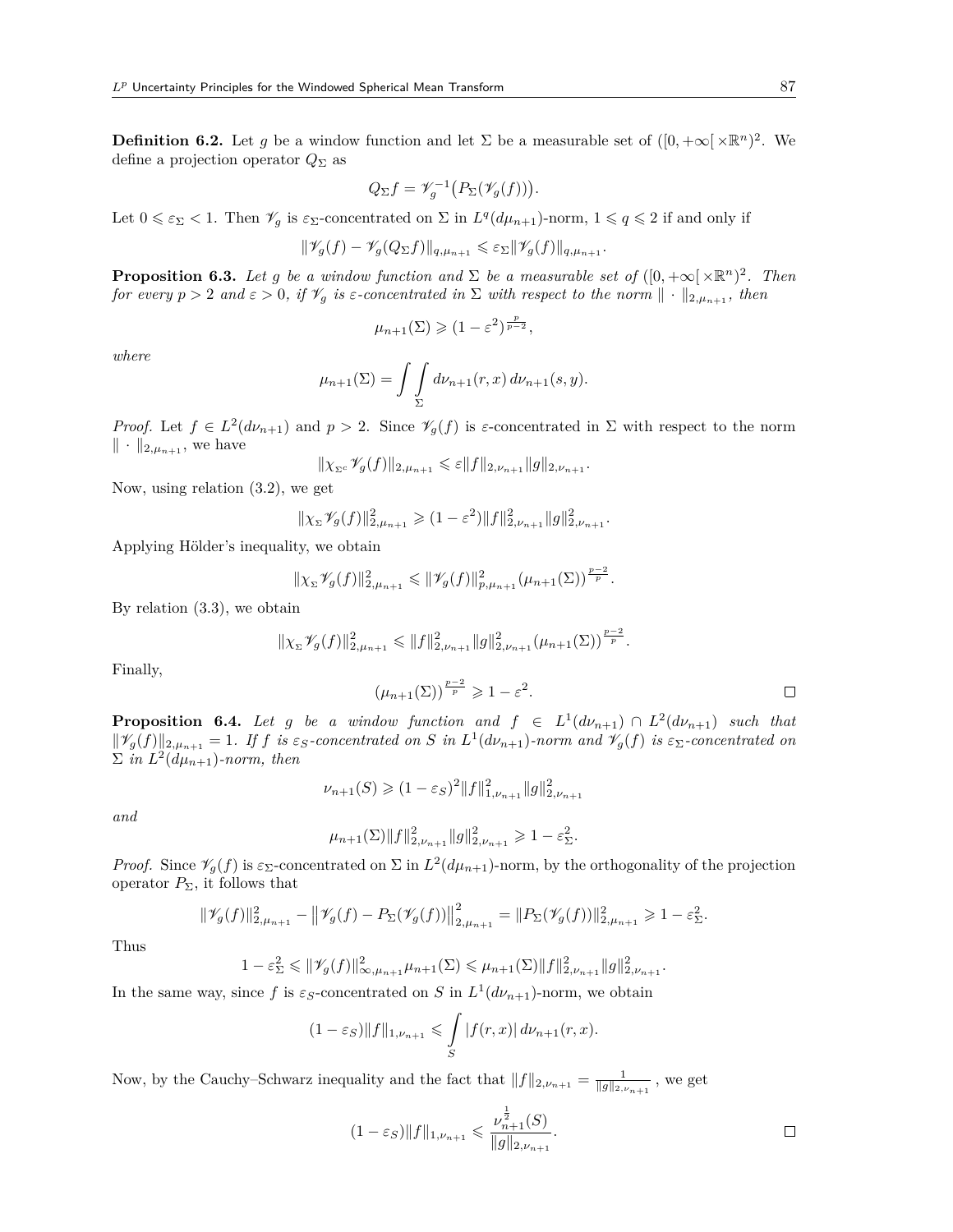*.*

*.*

 $\Box$ 

**Definition 6.5.** Let *g* be a window function and  $\Sigma$  be a measurable set of  $([0, +\infty[\times \mathbb{R}^n)^2]$ . Let  $a > 0$ ,  $f\in L^p(d\nu_{n+1}), p\in [1,2]$  and  $0\leq \varepsilon_{\Sigma} < 1$ . We say that  $|((s,y),(\mu,\lambda))|^a\mathscr{V}_g$  is  $\varepsilon_{\Sigma}$ -concentrated on  $\Sigma$  in  $L^q(d\mu_{n+1})$ -norm if and only if

$$
\left\| \left| ((s,y),(\mu,\lambda))\right|^{a} \mathscr{V}_{g}(f) - \left| ((s,y),(\mu,\lambda))\right|^{a} \mathscr{V}_{g}(Q_{\Sigma}f) \right\|_{q,\mu_{n+1}} \leq \varepsilon_{\Sigma} \left\| \left| ((s,y),(\mu,\lambda))\right|^{a} \mathscr{V}_{g}(f) \right\|_{q,\mu_{n+1}}
$$

**Theorem 6.6.** *Let g be a window function and*  $\Sigma$  *be a measurable set of*  $([0, +\infty[\times \mathbb{R}^n)^2]$ . Let  $f\in L^p(d\nu_{n+1}), p\in ]1,2], 0\leq \varepsilon_{\Sigma} < 1$  and  $a>0$ . If  $|((s,y),(\mu,\lambda))|^a\mathscr{V}_g$  is  $\varepsilon_{\Sigma}$ -concentrated on  $\Sigma$  in  $L^q(d\mu_{n+1})$ *-norm, then* 

$$
\label{eq:3.10} \begin{split} &\|\mathscr{V}_{g}(f)\|_{q,\mu_{n+1}}\\ &\times \Big(\frac{1}{1-\varepsilon_{\Sigma}}\left\||\big((s,y),(\mu,\lambda)\big|^{a}\mathscr{V}_{g}(Q_{\Sigma}f)\right\|_{q,\mu_{n+1}}\Big)^{\frac{a}{a+4b}}\|g\|_{2,\nu_{n+1}}^{\frac{a}{a+4b}}\\ &\times \Big(\frac{1}{1-\varepsilon_{\Sigma}}\left\||\big((s,y),(\mu,\lambda)\big|^{a}\mathscr{V}_{g}(Q_{\Sigma}f)\right\|_{q,\mu_{n+1}}\Big)^{\frac{4b}{a+4b}}\qquad \qquad \text{if}\ \ 0\frac{2n+1}{2q}\,,\\ &\lesssim 2a+1\\ C_{3}(a,b)\Big(\|f\|_{2,\nu_{n+1}}^{\frac{1}{2}}\||(r,x)|^{b}f\|_{2,\nu_{n+1}}^{\frac{1}{2}}+\|f\|_{2p,\nu_{n+1}}^{\frac{1}{2}}\|||(r,x)|^{b}f\|_{2p,\nu_{n+1}}^{\frac{1}{2}}\Big)^\frac{a}{a+2b}\qquad \qquad \text{if}\ \ b>\frac{2n+1}{2q}\,,\\ &\times\|g\|_{2,\nu_{n+1}}^{\frac{a}{a+2b}}\Big(\frac{1}{1-\varepsilon_{\Sigma}}\left\||\big((s,y),(\mu,\lambda)\big)|^{a}\mathscr{V}_{g}(Q_{\Sigma}f)\right\|_{q,\mu_{n+1}}\Big)^\frac{2b}{a+2b}\qquad \qquad \text{if}\ \ b=\
$$

*Proof.* Let  $f \in L^p(d\nu_{n+1}), p \in ]1,2]$ . Since  $|((s,y), (\mu,\lambda))|^{a}\mathscr{V}_g$  is  $\varepsilon_{\Sigma}$ -concentrated on  $\Sigma$  in  $L^q(d\mu_{n+1})$ norm, we have

$$
\label{eq:21} \begin{split} \Big\| \big| \big((s,y),(\mu,\lambda)\big)\big|^a \mathscr{V}_g(f) \Big\|_{q,\mu_{n+1}} \\ &\leqslant \Big\| \big| \big((s,y),(\mu,\lambda)\big)\big|^a \mathscr{V}_g(Q_\Sigma f) \Big\|_{q,\mu_{n+1}} + \varepsilon_\Sigma \Big\| \big| \big((s,y),(\mu,\lambda)\big)\big|^a \mathscr{V}_g(f) \Big\|_{q,\mu_{n+1}}. \end{split}
$$

Thus

$$
\left\| \left| ((s,y),(\mu,\lambda)) \right|^a \mathcal{V}_g(f) \right\|_{q,\mu_{n+1}} \leq \frac{1}{1-\varepsilon_\Sigma} \left\| \left| ((s,y),(\mu,\lambda)) \right|^a \mathcal{V}_g(Q_\Sigma f) \right\|_{q,\mu_{n+1}}
$$

Then we obtain the results from Theorem 5.1, Lemma 5.2 and Corollary 5.3.

**Definition 6.7.** Let  $\Sigma$  be a measurable subset of  $([0, +\infty[\times \mathbb{R}^n)^2$  and  $0 \le \eta < 1$ . Then a nonzero function  $f \in L^p(d\nu_{n+1}), 1 \leq p \leq 2$ , is *η*-bandlimited on  $\Sigma$  in  $L^q(d\mu_{n+1})$ -norm,  $q = \frac{p}{p-1}$ , if

$$
\|\chi_{\Sigma^c} \mathscr{V}_g(f)\|_{q,\mu_{n+1}} \leqslant \eta \|f\|_{p,\nu_{n+1}}.
$$

**Corollary 6.8.** *Let g be a window function such that*  $||g||_{2,\nu_{n+1}} = 1$ *.* 

(i) If  $0 < b < \frac{2n+1}{4}$ , then there exists a positive constant C such that for every function f which is *η-bandlimited on* Σ*,*

$$
(\mu_{n+1}(\Sigma))^{\frac{4b}{2n+1}} \left( \||(r,x)|^b f\|_{4,\nu_{n+1}} + |||(r,x)|^b f\|_{2,\nu_{n+1}} \right)^2 \geq C(1-\eta^2) \|f\|_{2,\nu_{n+1}}^2.
$$

(ii) If  $b > \frac{2n+1}{4}$ , then there exists a positive constant C such that for every function f which is *η-bandlimited on* Σ*,*

$$
\mu_{n+1}(\Sigma) \|f\|_{4,\nu_{n+1}}^{2-\frac{2n+1}{2b}} \||(r,x)|^b f\|_{4,\nu_{n+1}}^{\frac{2n+1}{2b}}\geqslant C(1-\eta^2) \|f\|_{2,\nu_{n+1}}^2.
$$

*Proof.* Since  $f \in L^2(d\nu_{n+1})$  is *η*-bandlimited on  $\Sigma$ , we have

$$
\|\chi_{\Sigma}\mathscr{V}_{g}(f)\|_{2,\mu_{n+1}}^{2} = \|f\|_{2,\nu_{n+1}}^{2} - \|\chi_{\Sigma^{c}}\mathscr{V}_{g}(f)\|_{2,\mu_{n+1}}^{2} \geq (1-\eta^{2})\|f\|_{2,\nu_{n+1}}^{2}.
$$

For (i) and (ii), we use the local inequalities given, respectively, by Theorem 4.1 and Lemma 4.2.  $\square$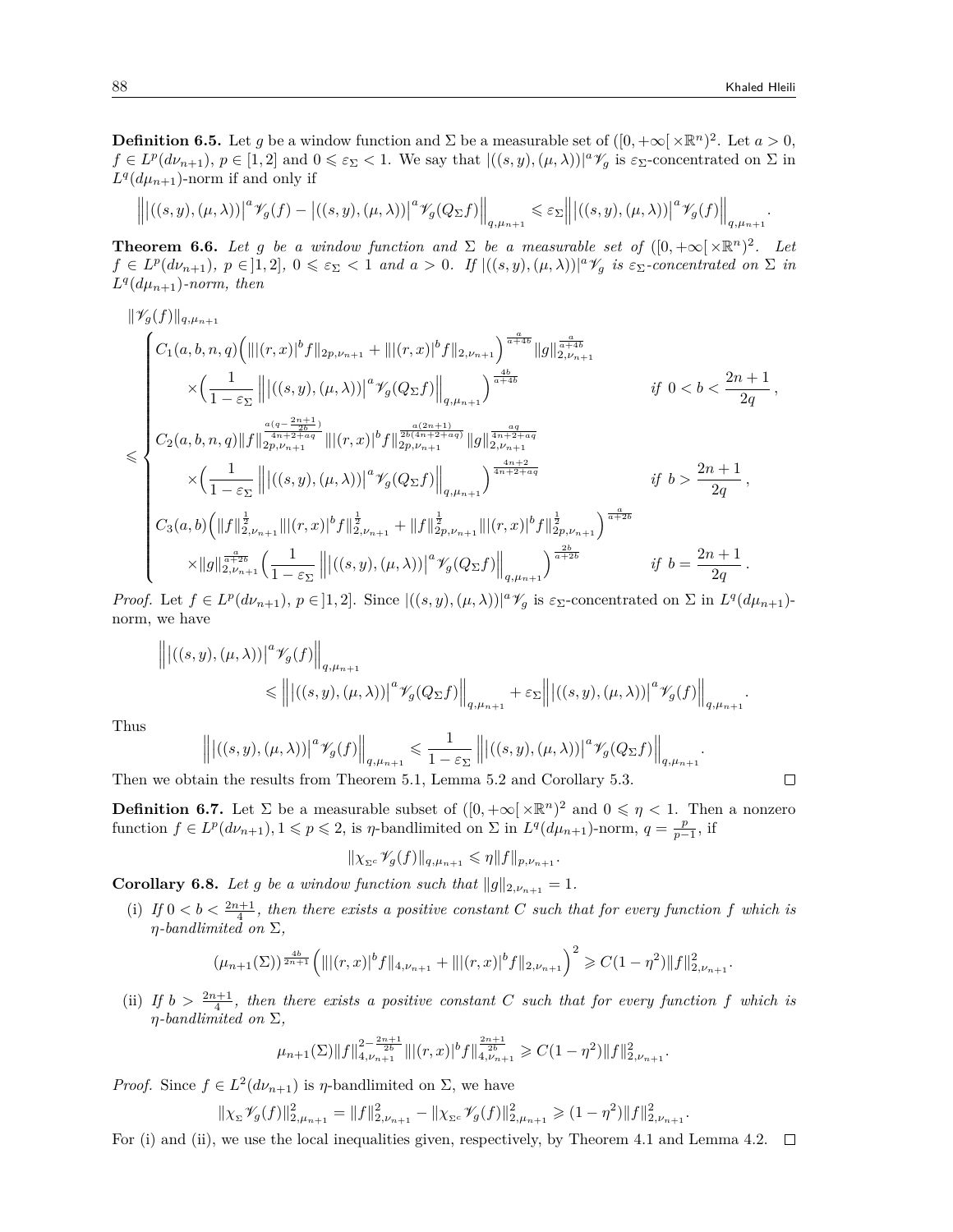### **References**

- [1] G. E. Andrews, R. Askey and R. Roy, *Special Functions*. Encyclopedia of Mathematics and its Applications, 71. Cambridge University Press, Cambridge, 1999.
- [2] A. Bonami, B. Demange and Ph. Jaming, Hermite functions and uncertainty principles for the Fourier and the windowed Fourier transforms. *Rev. Mat. Iberoamericana* **19** (2003), no. 1, 23–55.
- [3] M. G. Cowling and J. F. Price, Bandwidth versus time concentration: the Heisenberg–Pauli–Weyl inequality. *SIAM J. Math. Anal.* **15** (1984), no. 1, 151–165.
- [4] D. L. Donoho and Ph. B. Stark, Uncertainty principles and signal recovery. *SIAM J. Appl. Math.* **49** (1989), no. 3, 906–931.
- [5] W. G. Faris, Inequalities and uncertainty principles. *J. Mathematical Phys.* **19** (1978), no. 2, 461–466.
- [6] J. A. Fawcett, Inversion of *n*-dimensional spherical averages. *SIAM J. Appl. Math*. **45** (1985), no. 2, 336–341.
- [7] D. Gabor, Theory of communication. Part 1: The analysis of information. *Journal of the Institution of Electrical Engineers – Part III: Radio and Communication Engineering* **93.26** (1946), 429-441.
- [8] S. Ghobber and S. Omri, Time-frequency concentration of the windowed Hankel transform. *Integral Transforms Spec. Funct.* **25** (2014), no. 6, 481–496.
- [9] K. Gröchenig, *Foundations of Time-Frequency Analysis*. Applied and Numerical Harmonic Analysis. Birkhäuser Boston, Inc., Boston, MA, 2001.
- [10] G. H. Hardy, A Theorem Concerning Fourier Transforms. *J. London Math. Soc.* **8** (1933), no. 3, 227–231.
- [11] W. Heisenberg, Über den anschaulichen Inhalt der quantentheoretischen Kinematik und Mechanik. *Z. Phys.* **43** (1927), 172–198.
- [12] H. Hellsten and L. E. Andersson, An inverse method for the processing of synthetic aperture radar data. *Inverse Problems* **3** (1987), no. 1, 111–124.
- [13] M. Herberthson, A numerical implementation of an inverse formula for CARABAS raw data. *National Defense Research Institute, Internal Report, D* 1986, 30430–3.
- [14] Kh. Hleili, Uncertainty principles for spherical mean  $L^2$ -multiplier operators. *J. Pseudo-Differ. Oper. Appl.* **9** (2018), no. 3, 573–587.
- [15] Kh. Hleili, Some results for the windowed Fourier transform related to the spherical mean operator. *Acta Math. Vietnam.* **46** (2021), no. 1, 179–201.
- [16] M. Jelassi and L. T. Rachdi, On the range of the Fourier transform associated with the spherical mean operator. *Fract. Calc. Appl. Anal.* **7** (2004), no. 4, 379–402.
- [17] N. N. Lebedev, *Special Functions and their Applications*. Revised edition, translated from the Russian and edited by Richard A. Silverman. Unabridged and corrected republication. Dover Publications, Inc., New York, 1972.
- [18] N. Msehli and L. T. Rachdi, Heisenberg–Pauli–Weyl uncertainty principle for the spherical mean operator. *Mediterr. J. Math.* **7** (2010), no. 2, 169–194.
- [19] M. M. Nessibi, L. T. Rachdi and K. Trimeche, Ranges and inversion formulas for spherical mean operator and its dual. *J. Math. Anal. Appl.* **196** (1995), no. 3, 861–884.
- [20] J. F. Price, Inequalities and local uncertainty principles. *J. Math. Phys.* **24** (1983), no. 7, 1711– 1714.
- [21] J. F. Price, Sharp local uncertainty inequalities. *Studia Math.* **85** (1986), no. 1, 37–45 (1987).
- [22] L. T. Rachdi and K. Trimèche, Weyl transforms associated with the spherical mean operator. *Anal. Appl. (Singap.)* **1** (2003), no. 2, 141–164.
- [23] Th. Schuster, *The Method of Approximate Inverse: Theory and Applications*. Lecture Notes in Mathematics, 1906. Springer, Berlin, 2007.